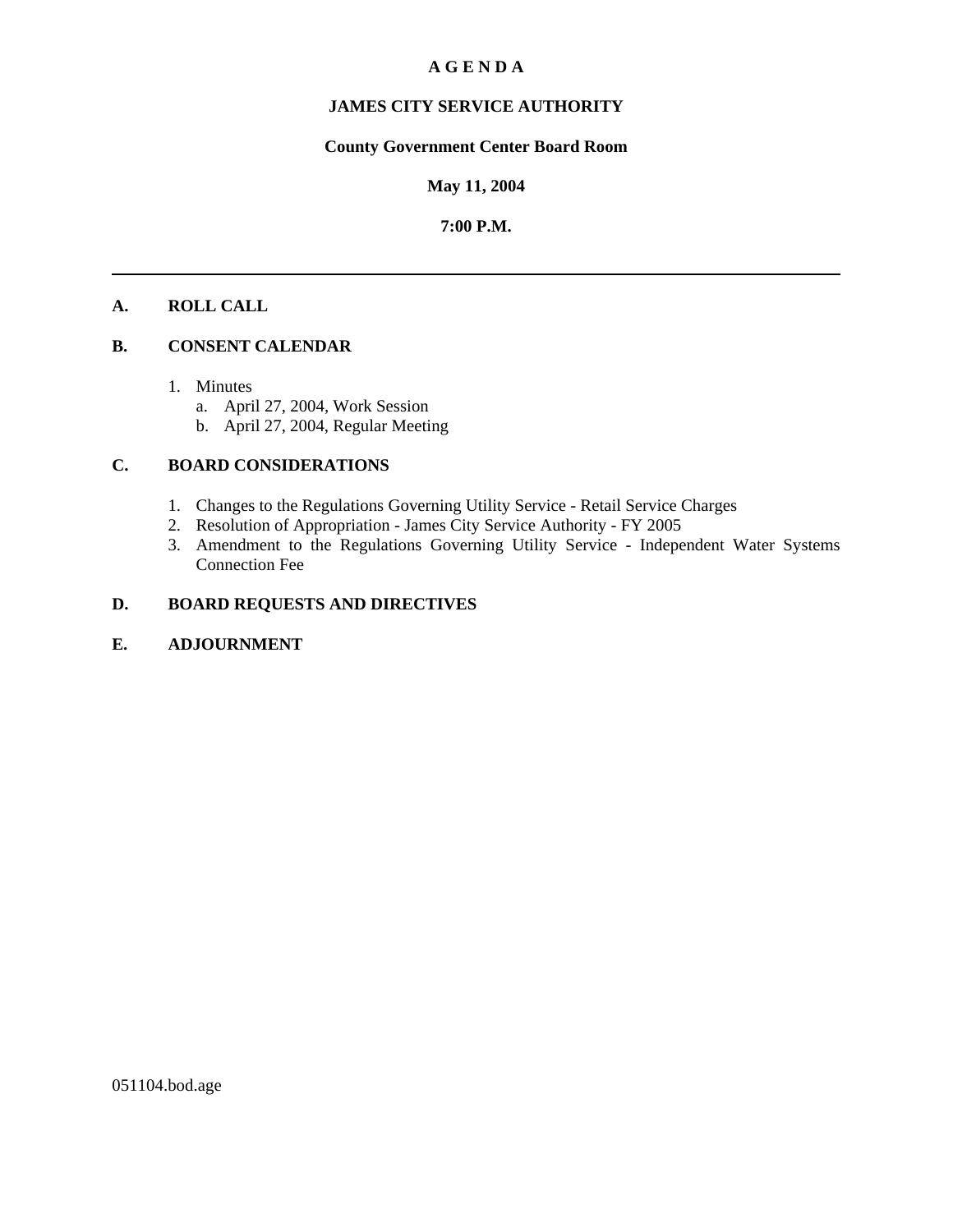**AT A WORK SESSION OF THE BOARD OF DIRECTORS OF THE JAMES CITY SERVICE AUTHORITY, JAMES CITY COUNTY, VIRGINIA, HELD ON THE 27TH DAY OF APRIL 2004, AT 4:00 P.M. IN THE COUNTY GOVERNMENT CENTER BOARD ROOM, 101 MOUNTS BAY ROAD, JAMES CITY COUNTY, VIRGINIA.**

#### **A. ROLL CALL**

Jay T. Harrison, Sr., Chairman John J. McGlennon, Vice Chairman M. Anderson Bradshaw Bruce C. Goodson Michael J. Brown

Sanford B. Wanner, Secretary Frank M. Morton, III, County Attorney Larry M. Foster, General Manager

#### **B. BOARD CONSIDERATION**

#### 1. Update on James City Service Authority Projects

Mr. Larry M. Foster, General Manager of the James City Service Authority (JCSA), provided an overview of the priorities of the JCSA and commented on the commitments of staff to the customers of the JCSA.

Mr. Foster introduced Ms. Dion Walsh, JCSA Geographic Information Systems (GIS), for an overview of the services provided by JCSA with Geographic Information Systems.

Ms. Walsh stated that the GIS is a system staff uses to keep track of the infrastructures, records, plans, and documents of the JCSA; stated that the priority is to locate easy-to-find items just constructed before it gets covered by landscaping, then locate existing items that have been landscaped or otherwise covered; stated the benefits of GIS in the workflow of staff; and stated that staff is in the process of linking the water valves, sewer valves, and fire hydrants in the work order system.

Mr. Goodson inquired if the updates in the office are automatically distributed to the field staff.

Ms. Walsh stated that updates are not automatic yet; however, updates are done on a monthly basis.

Mr. Wanner inquired if the system will be able to show the wells that have been mitigated as well as the ones that have been abandoned and capped.

Mr. Foster stated that the wells that have been mitigated have been updated on the system; the abandoned wells are next on the list of items to add to the system.

Mr. Jim Hopkins, JCSA Supervisory Control & Data Acquisition (SCADA), provided an overview of the SCADA and how it can alert staff and technicians of failures and functions at lift stations and well facilities throughout the County, and that this enables technicians and staff to manage the stations and facilities.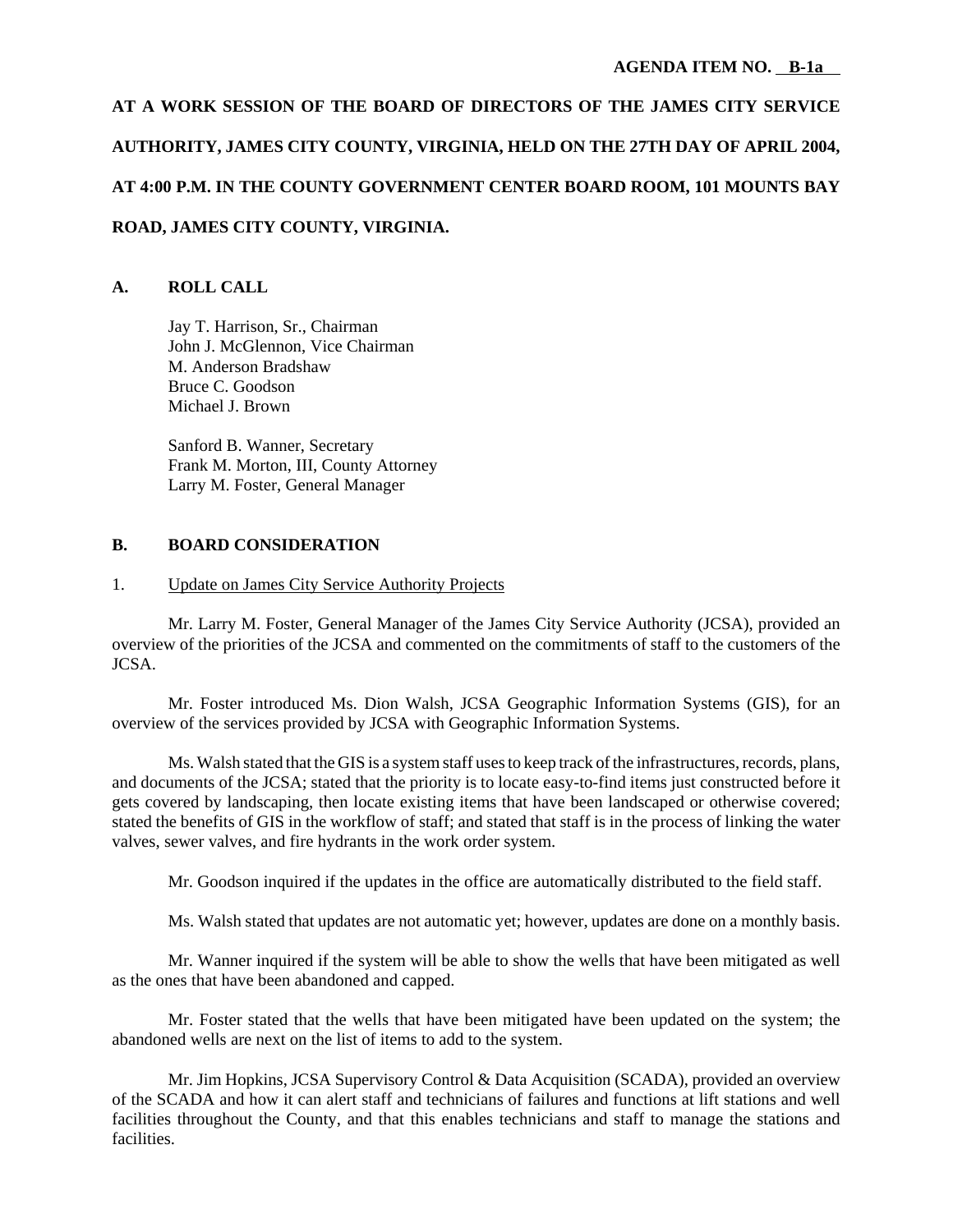Mr. Wanner inquired about JCSA's interface with the interconnections from other jurisdictions.

Mr. Foster provided a brief overview of the interconnections and the system's interface at those points.

The Board and staff discussed surface water treatments versus groundwater treatments and the complications of mixing the two in one water system.

Mr. Hopkins provided an overview of the Hansen system used to track maintenance and work orders, and print maps of pipe systems to be worked on; and demonstrated how it was utilized in anticipation of Hurricane Isabel.

Mr. Goodson inquired if the systems have benefited the JCSA and if a savings has been realized.

Mr. Foster stated the savings occurs when staff can do preventative maintenance on the facilities, protect the facilities, and monitor the facilities through the system rather than having staff visit the office prior to visiting each facility.

Mr. Foster provided an overview of the status of the water distribution improvements, pressurereducing station, concentrate main work, water storage facilities, water production facilities, independent wells, the Monticello Avenue extended corridor work, and the replacement and upgrades of lift stations.

Mr. Foster provided an overview of the elevated storage tank options for the tanks at Season's Trace and Stonehouse Industrial Park.

Mr. Harrison commended the JCSA on utilizing technology.

Mr. Brown inquired about the status of the Riverview Plantation Water System.

Mr. Foster stated that the JCSA is waiting for the approval of the State Corporation Commission (SCC) for the transfer.

Mr. McGlennon inquired about the removal of three water tanks and replacing them with one tank in Season's Trace to improve the pressure and flow of water in the area. He also stated that the Stonehouse tank was a separate project that would be addressed concurrently with the Season's Trace tank.

Mr. Bradshaw inquired about the possibility of communications towers on the proposed tank in Season's Trace.

Mr. Foster stated that the JCSA is going to design and plan the tanks to accommodate communications tower sites on the tanks.

The Board discussed the options for the water tanks, endorsed the removal of the three existing water tanks, and replacement with two water tanks.

Mr. Brown inquired about the fiscal implications of taking down three communications towers on the water tanks.

Mr. Foster stated that they are hoping to locate the communications towers on the new tanks.

Mr. Goodson inquired if the communications tower could be placed on the Toano tower.

Mr. Foster stated that cellular companies never pursued locating an antenna on the Toano tank but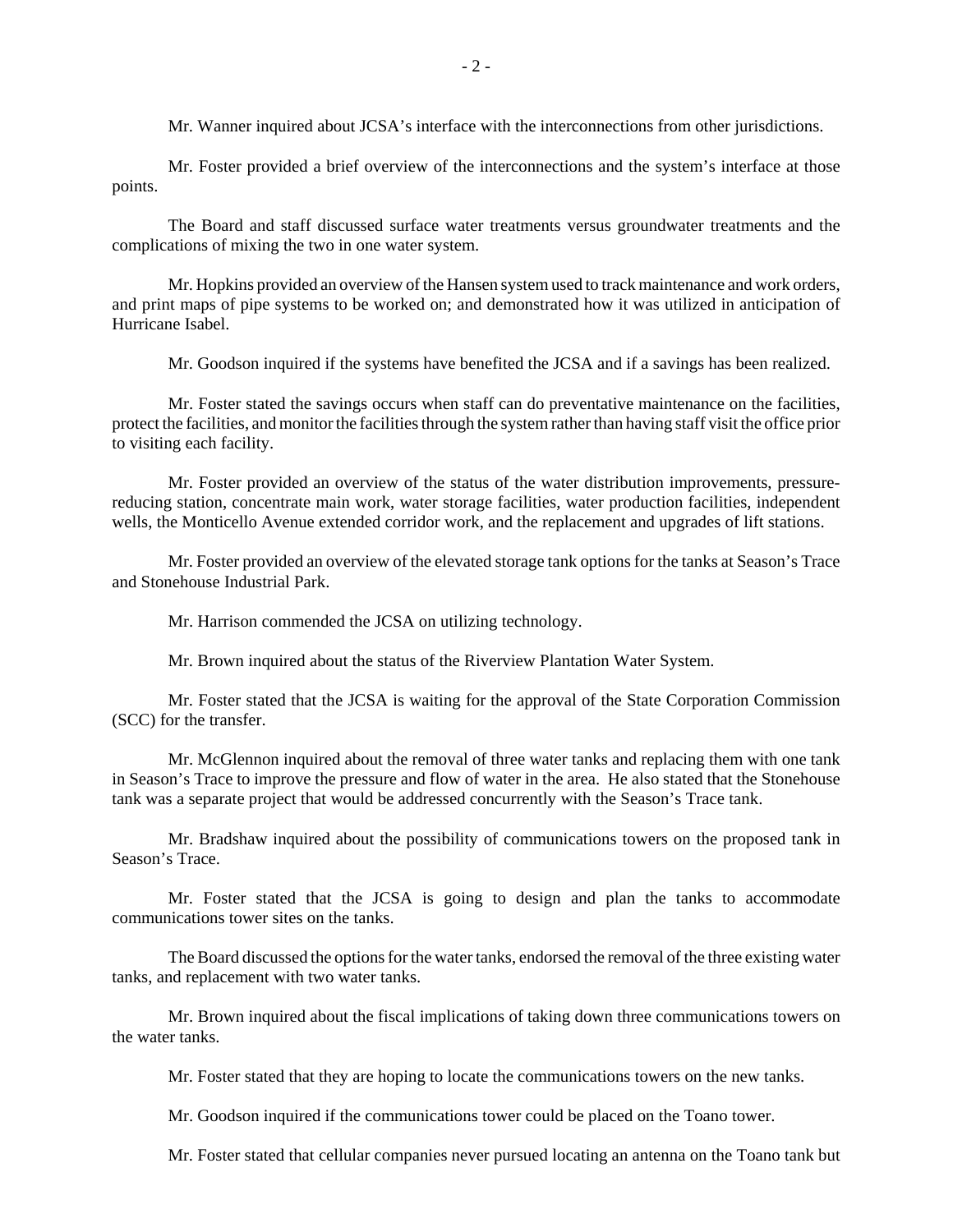hopes that there will be interest in the Stonehouse Industrial Park.

#### **C. RECESS**

Mr. Harrison recessed the Board at 6:07 p.m. until 7 p.m.

Sanford B. Wanner Secretary to the Board

\_\_\_\_\_\_\_\_\_\_\_\_\_\_\_\_\_\_\_\_\_\_\_\_\_\_\_\_\_\_\_\_

042704bdws.min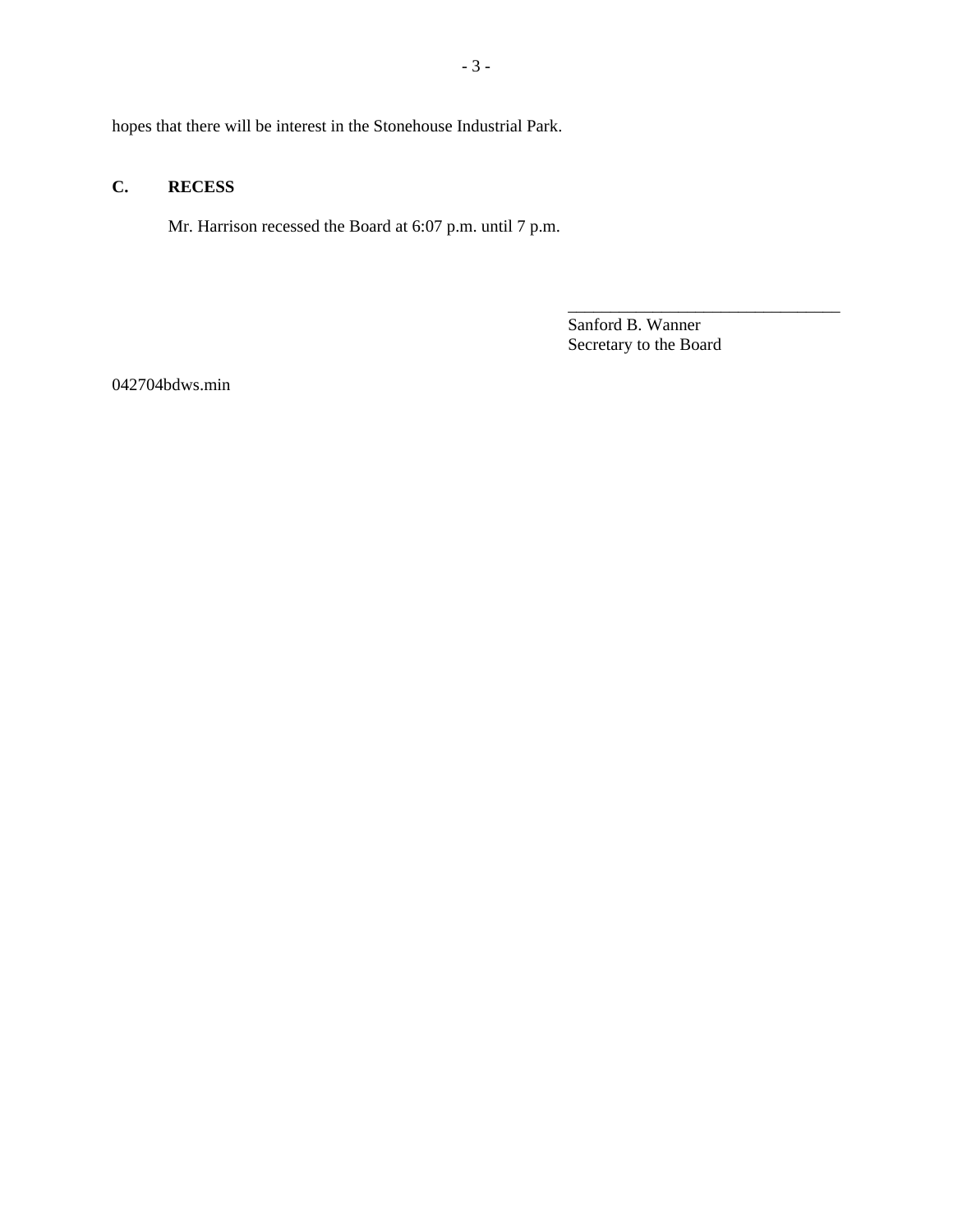# **AT A REGULAR MEETING OF THE BOARD OF DIRECTORS OF THE JAMES CITY SERVICE AUTHORITY, JAMES CITY COUNTY, VIRGINIA, HELD ON THE 27TH DAY OF APRIL 2004, AT 7:00 P.M. IN THE COUNTY GOVERNMENT CENTER BOARD ROOM, 101 MOUNTS BAY ROAD, JAMES CITY COUNTY, VIRGINIA.**

#### **A. ROLL CALL**

Jay T. Harrison, Sr., Chairman John J. McGlennon, Vice Chairman M. Anderson Bradshaw Bruce C. Goodson Michael J. Brown

Sanford B. Wanner, Secretary Frank M. Morton, III, County Attorney Larry M. Foster, General Manager

#### **B. PUBLIC HEARING**

#### 1. Fiscal Year 2005 and Fiscal Year 2006 Proposed Budget

Ms. Suzanne Mellen, Director of Budget and Accounting, provided the Board with an overview of the proposed FY 2005 and FY 2006 Budget and proposed water/sewer rate increases, and recommended the Board hold a Public Hearing to invite public comment on any aspect of the Budget.

Mr. Harrison opened the Public Hearing.

As no one wished to speak to this matter, Mr. Harrison closed the Public Hearing.

At 8:44 p.m., Mr. Harrison recessed the Board for the duration of the Board of Supervisors meeting.

Mr. Harrison reconvened the Board at 9:17 p.m.

# **C. CONSENT CALENDAR**

Mr. McGlennon made a motion to adopt the item on the Consent Calendar.

The motion passed by a unanimous voice vote.

1. Minutes – April 13, 2004, Regular Meeting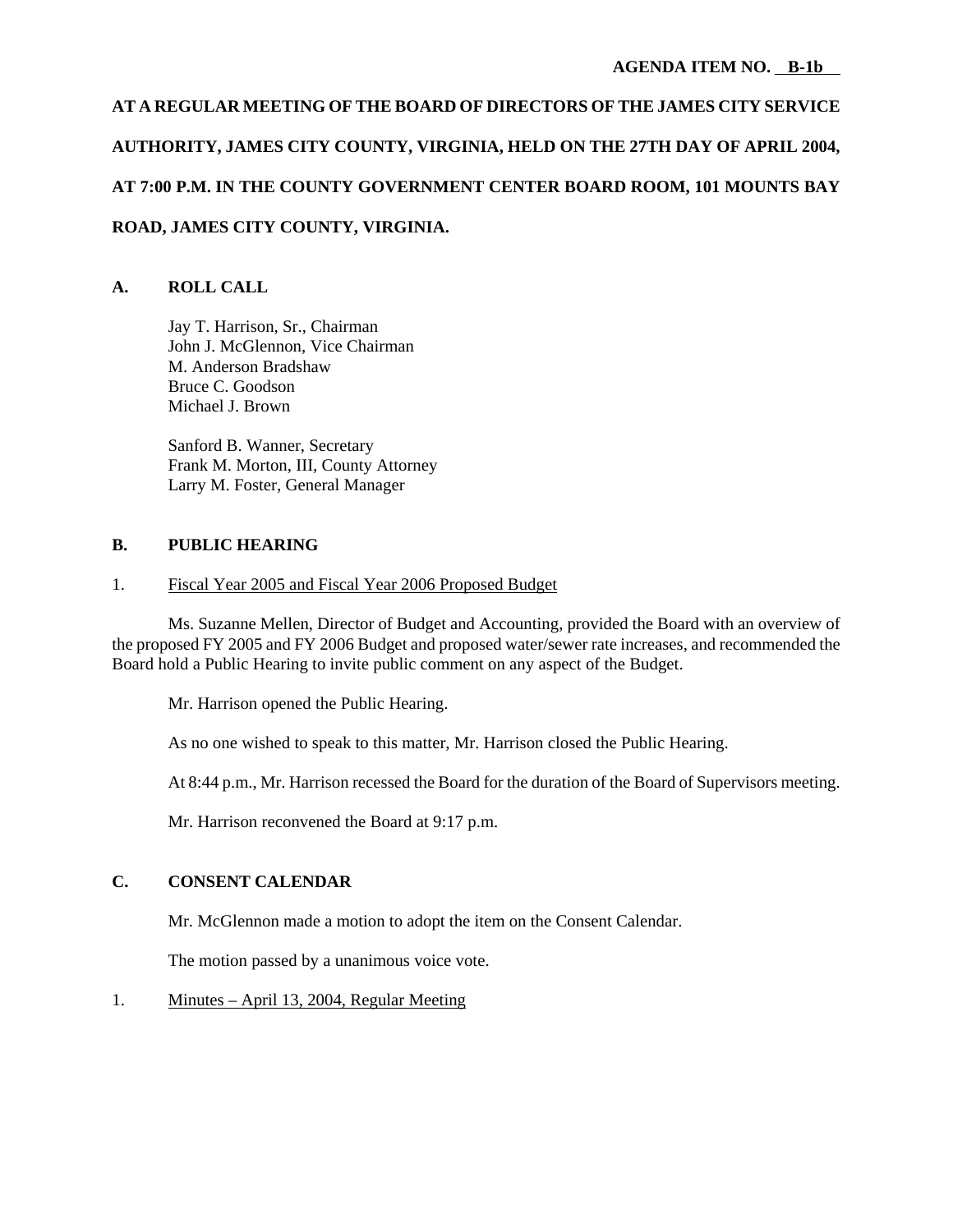#### **D. PUBLIC HEARING (Continued)**

#### 1. Amendment to the Regulations Governing Utility Service – Establishment of Rate Equalization Fund (Continued from April 13, 2004)

Mr. Larry M. Foster, General Manager of the James City Service Authority, stated that this item was continued from the April 13 meeting. Mr. Foster stated that upon further review of the regulation, staff noted minor changes that would greatly strengthen the proposal.

Mr. Foster requested that the Board withdraw the item after the Board holds a Public Hearing on the proposal, and stated that staff will bring the amendment back before the Board after it has been duly advertised.

Mr. Harrison opened the Public Hearing.

As no one wished to speak to this matter, Mr. Harrison closed the Public Hearing.

Without objection from the Board, Mr. McGlennon made a motion to withdraw the item from the agenda.

On a roll call vote, the vote was: AYE: Bradshaw, Goodson, Brown, McGlennon, Harrison (5). NAY: (0).

#### **E. BOARD REQUESTS AND DIRECTIVES -** None

#### **F. ADJOURNMENT**

Mr. McGlennon made a motion to adjourn.

The motion passed by a unanimous voice vote.

Mr. Harrison adjourned the Board at 9:19 p.m.

Sanford B. Wanner Secretary to the Board

\_\_\_\_\_\_\_\_\_\_\_\_\_\_\_\_\_\_\_\_\_\_\_\_\_\_\_\_\_\_\_\_

042704bd.min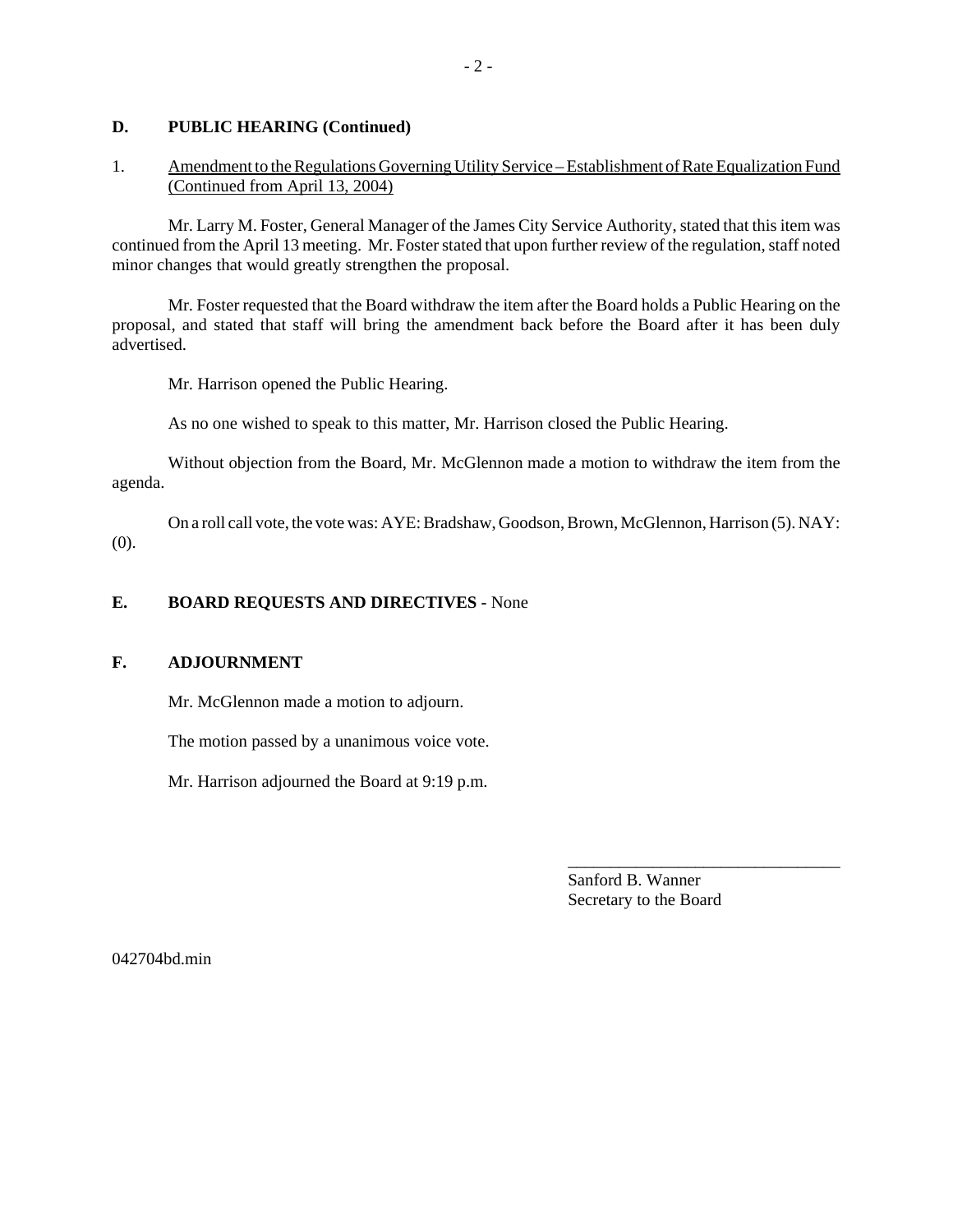#### **M E M O R A N D U M**

| DATE:           | May 11, 2004                                                                  |
|-----------------|-------------------------------------------------------------------------------|
| TO:             | The Board of Directors                                                        |
| FROM:           | Robert H. Smith, Assistant Manager, James City Service Authority              |
| <b>SUBJECT:</b> | Changes to the Regulations Governing Utility Service - Retail Service Charges |
|                 |                                                                               |

The attached resolution approves changes to the "Regulations Governing Utility Service." At a Work Session held on December 16, 2003, the Board was presented with a Water and Sewer Rate Study for FY 05. A Public Hearing was subsequently held by the Board on April 27, 2004, on proposed changes to the water and sewer rates for FY 05. These changes have been used in preparation of the James City Service Authority FY 2005-06 Budget.

The proposed changes are listed below:

#### **1. Residential Water Retail Service Rate (Inverted-Block Rate):**

|    |                                              | FY 04                         | <b>FY 05</b>         |
|----|----------------------------------------------|-------------------------------|----------------------|
|    | <b>Quarterly Consumption</b>                 | <b>Current Rate</b>           | <b>Proposed Rate</b> |
|    | 1st Block:                                   |                               |                      |
|    | Less than 15,000 gallons                     | \$2.30 per $1,000$ gallons    | \$2.30               |
|    |                                              | $$1.72$ per 100 cubic feet)   | \$1.72)              |
|    | 2nd Block:                                   |                               |                      |
|    | More than 15,000 gallons but less            | \$2.60 per $1,000$ gallons    | \$2.71               |
|    | than $30,000$ gallons                        | $($1.95$ per 100 cubic feet)  | $(\$2.03)$           |
|    | 3rd Block:                                   |                               |                      |
|    |                                              |                               | \$7.60               |
|    | More than 30,000 gallons                     | \$7.45 per 1,000 gallons      |                      |
|    |                                              | $(\$5.57$ per 100 cubic feet) | $(\$5.69)$           |
|    | 2. Nonresidential Water Retail Service Rate: |                               |                      |
|    | <b>Flat Rate</b>                             | \$2.60 per $1,000$ gallons    | \$2.70               |
|    |                                              | $$1.95$ per 100 cubic feet)   | $(\$2.02)$           |
| 3. | <b>Sewer Retail Service Rate:</b>            |                               |                      |
|    |                                              |                               |                      |
|    | <b>Flat Rate</b>                             | \$2.50 per $1,000$ gallons    | \$2.70               |
|    |                                              | $\$1.87$ per 100 cubic feet)  | $(\$2.02)$           |
|    |                                              |                               |                      |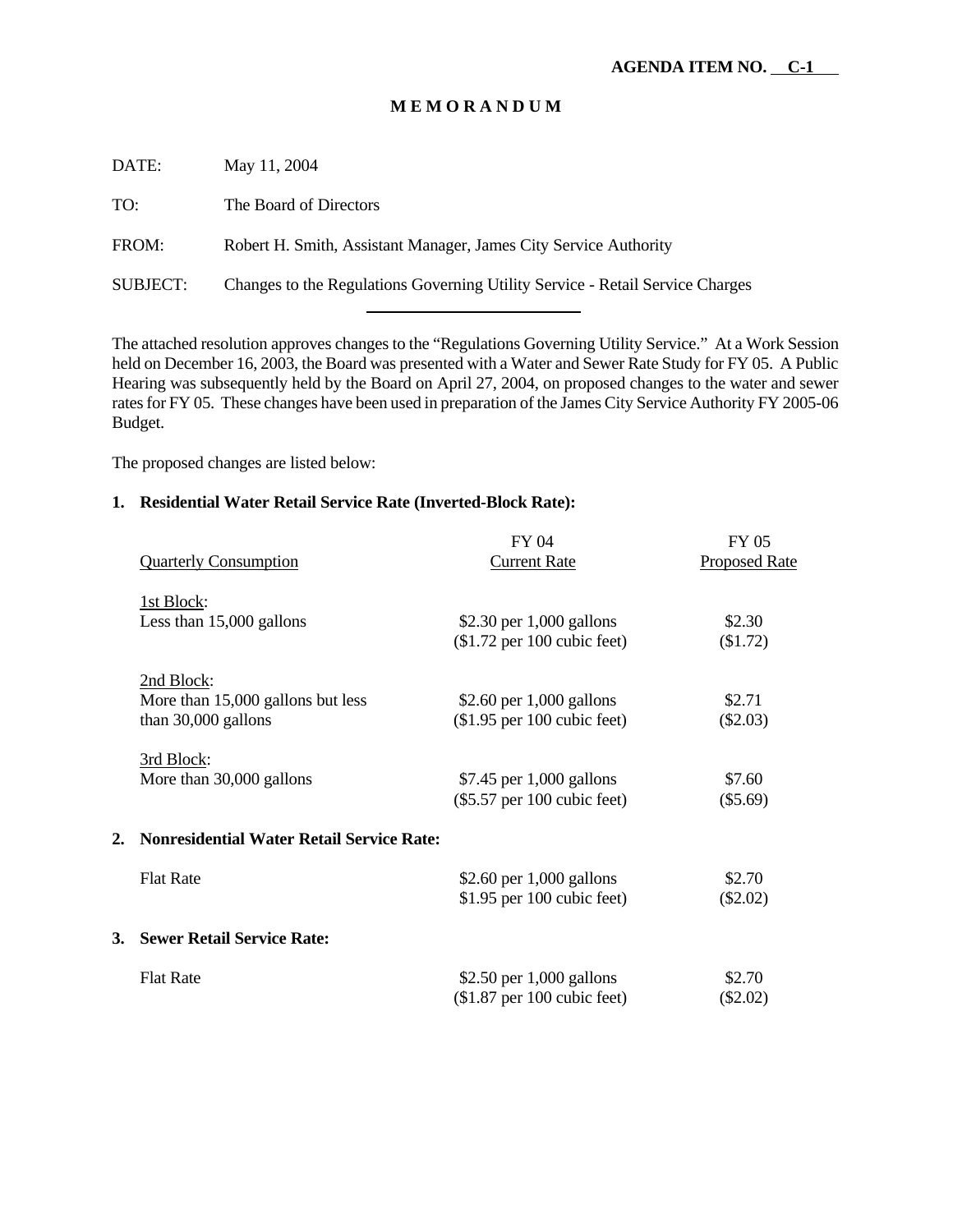Attached is a resolution adopting the proposed changes, which would become effective July 1, 2004. Staff recommends adoption of the proposed resolution.

Robert H. Smith

\_\_\_\_\_\_\_\_\_\_\_\_\_\_\_\_\_\_\_\_\_\_\_\_\_\_\_\_\_\_\_\_\_

\_\_\_\_\_\_\_\_\_\_\_\_\_\_\_\_\_\_\_\_\_\_\_\_\_\_\_\_\_\_\_\_\_

CONCUR:

Larry M. Foster

RHS/gs utilsvc05\_06.mem

Attachment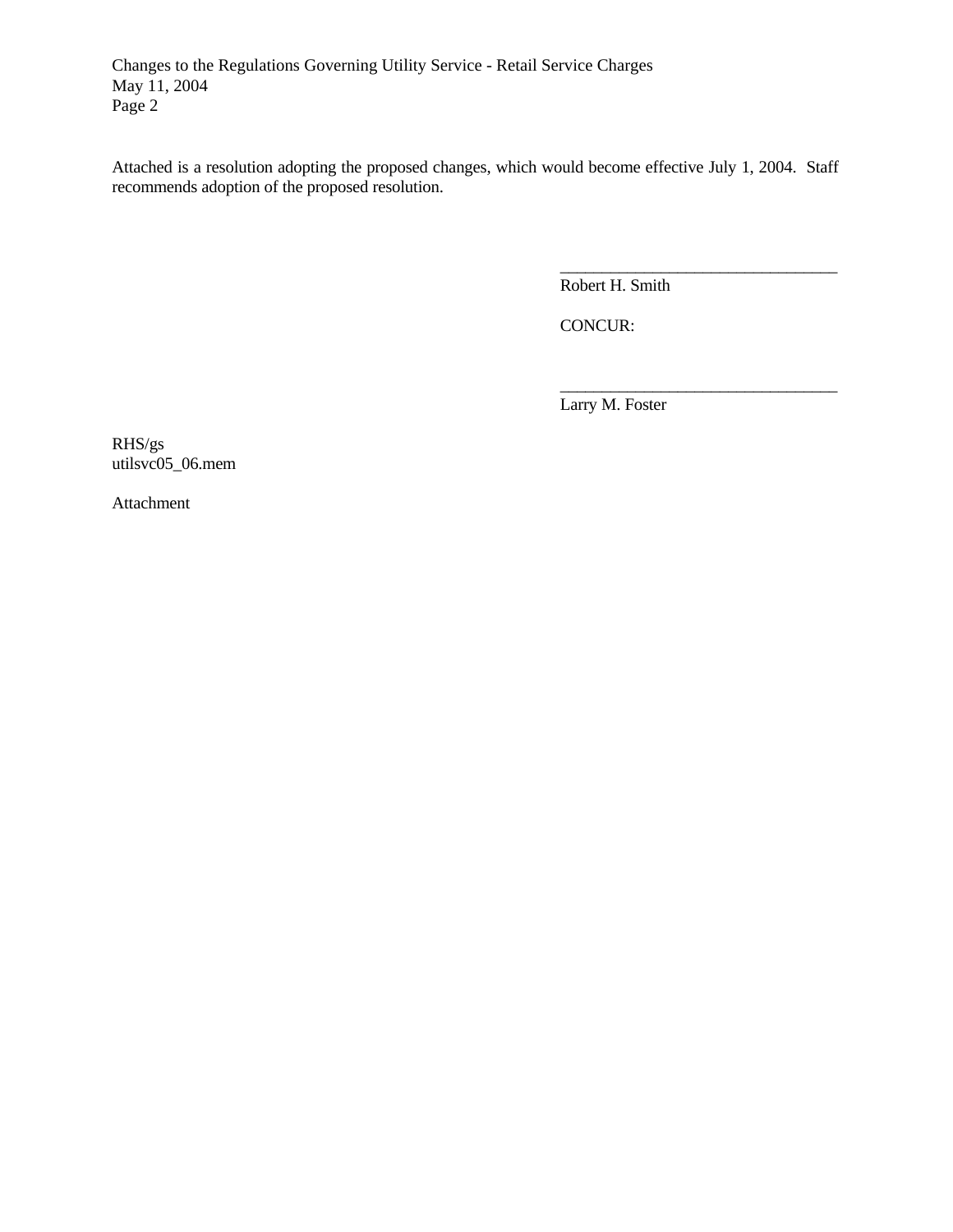# **R E S O L U T I O N**

#### CHANGES TO THE REGULATIONS GOVERNING UTILITY SERVICE -

#### RETAIL SERVICE CHARGES

- WHEREAS, the Board of Directors of the James City Service Authority conducted a Public Hearing on April 27, 2004, to receive public comment on proposed changes to the Regulations Governing Utility Service dealing with increasing water and sewer rates.
- NOW, THEREFORE, BE IT RESOLVED that the Board of Directors of the James City Service Authority, James City County, Virginia, hereby adopts changes to the rates, fees, and charges, which are summarized below to become effective for all bills mailed on or after July 1, 2004:

#### **1. Residential Water Retail Service Rate (Inverted-Block Rate):**

|    | 1st Block:                                       |                               |
|----|--------------------------------------------------|-------------------------------|
|    | Less than 15,000 gallons                         | \$2.30 per $1,000$ gallons    |
|    | per quarter                                      | $($1.72$ per 100 cubic feet)  |
|    | 2nd Block:                                       |                               |
|    | More than $15,000$ gallons                       | \$2.71 per $1,000$ gallons    |
|    | but less than 30,000                             | (\$2.03 per 100 cubic feet)   |
|    | gallons per quarter                              |                               |
|    | 3rd Block:                                       |                               |
|    | More than $30,000$                               | \$7.60 per 1,000 gallons      |
|    | gallons per quarter                              | $(\$5.69$ per 100 cubic feet) |
| 2. | <b>Nonresidential Water Retail Service Rate:</b> |                               |
|    | <b>Flat Rate</b>                                 | \$2.70 per $1,000$ gallons    |
|    |                                                  | $(\$2.02$ per 100 cubic feet) |
| 3. | <b>Sewer Retail Service Rate:</b>                |                               |
|    | <b>Flat Rate</b>                                 | \$2.70 per $1,000$ gallons    |
|    |                                                  | $(\$2.02$ per 100 cubic feet) |

BE IT FURTHER RESOLVED, that the proposed amendments be made part of this resolution.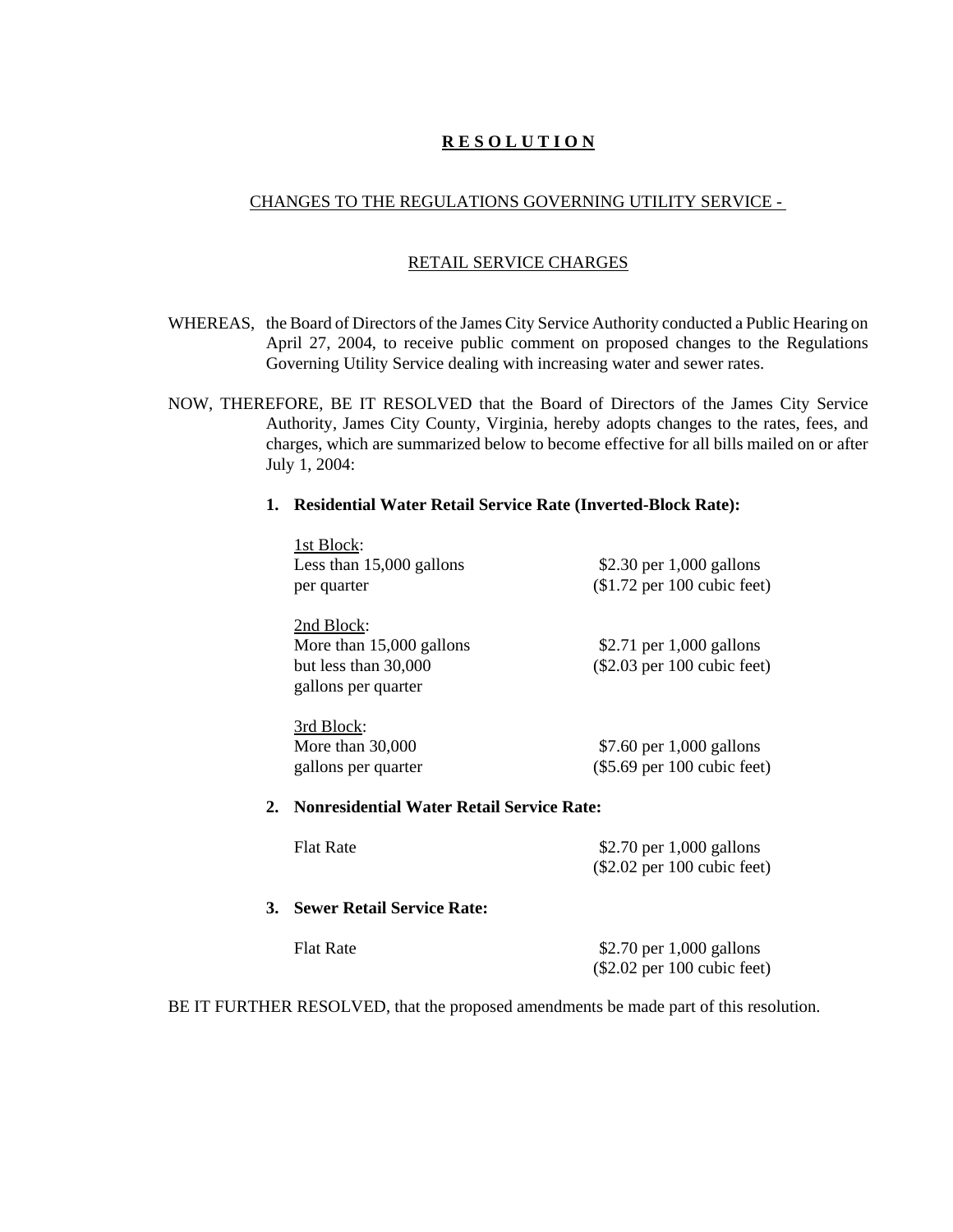Jay T. Harrison, Sr. Chairman, Board of Directors

\_\_\_\_\_\_\_\_\_\_\_\_\_\_\_\_\_\_\_\_\_\_\_\_\_\_\_\_\_\_\_\_\_\_\_\_

ATTEST:

Sanford B. Wanner Secretary to the Board

\_\_\_\_\_\_\_\_\_\_\_\_\_\_\_\_\_\_\_\_\_\_\_\_\_\_\_\_\_

Adopted by the Board of Directors of the James City Service Authority, James City County, Virginia, this 11th day of May, 2004.

utilsvc05\_06.res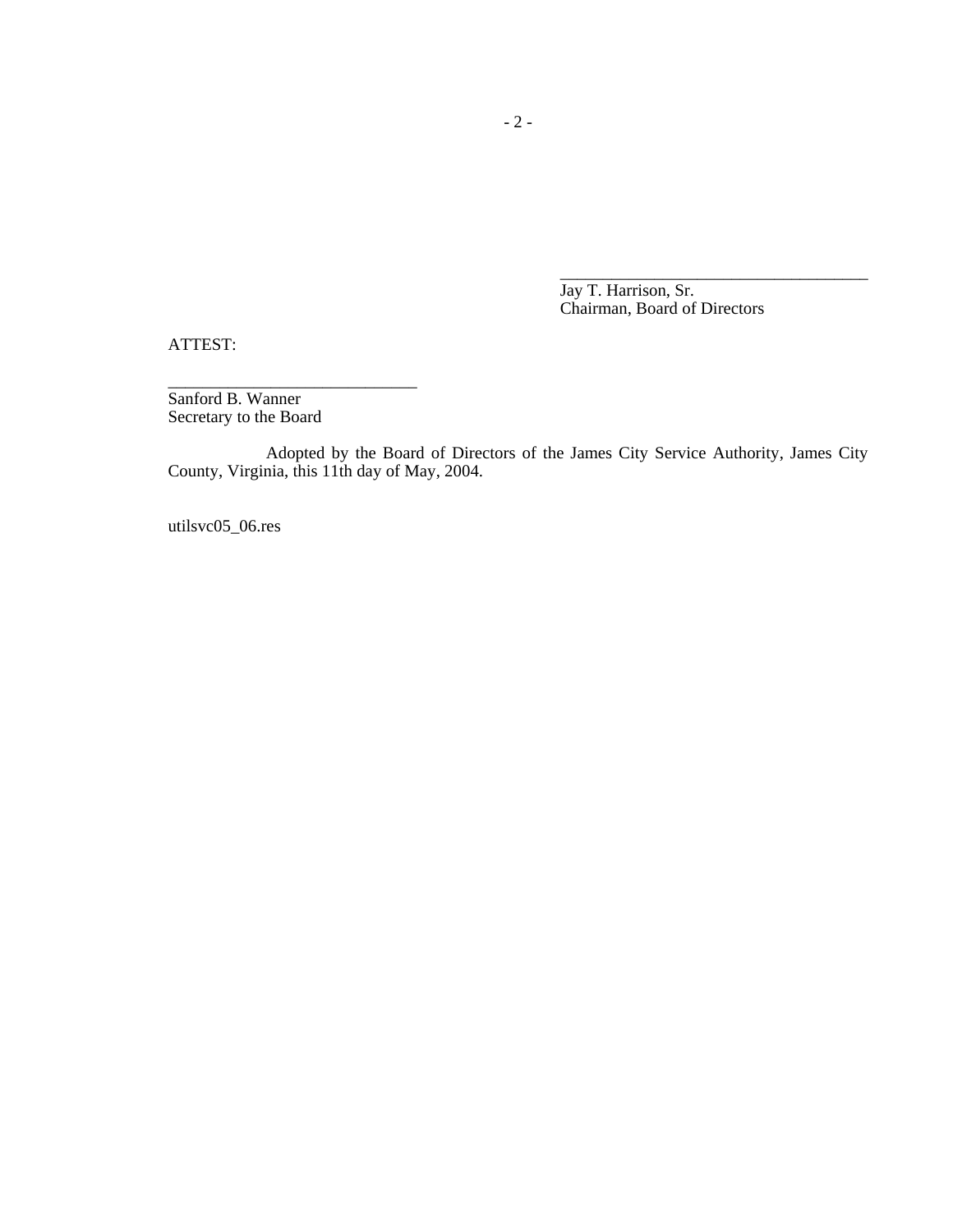# **SECTION 32. GENERAL RATE POLICY AND RATE SCHEDULE**

- A. General rate policy. The determination of rates for the Authority is based upon three interrelated elements:
	- 1. Revenue requirements. Revenue requirements to ensure proper operation and maintenance, development and perpetuation of the system, legal requirements imposed by the Code of Virginia and by debt agreements, and maintenance of the Authority financial integrity.

Revenue requirements are generally defined under either a cash basis or a utility basis. EPA mandates a utility basis for a system constructed with grant funds and the major regulatory agencies endorse the utility basis for defining revenue requirements.

A brief visual comparison is shown below:

|                                      | Cash  | Utility |
|--------------------------------------|-------|---------|
| Revenue requirements defined         | basis | basis   |
| Operations and maintenance           | X     | X       |
| Debt service - interest expense      | Χ     | Χ       |
| Debt service - payment of principal  |       |         |
| and reserves                         | Χ     |         |
| Annual requirements for improvements | X     |         |
| Return on investment                 |       | X       |
| Depreciation                         |       | X       |

The Authority endorses and uses the cash basis to define revenue requirements with improvements financed from commodity service charges and connection fees.

2. Allocation of costs to services provided. Water and wastewater systems are designed and built with several objectives and the associated costs should be allocated to these cost components, as follows:

# Water Wastewater Base costs for service Base costs for collection Demand costs Base costs for treatment Customer costs Demand costs Direct fire protection Customer costs Future capacity Future capacity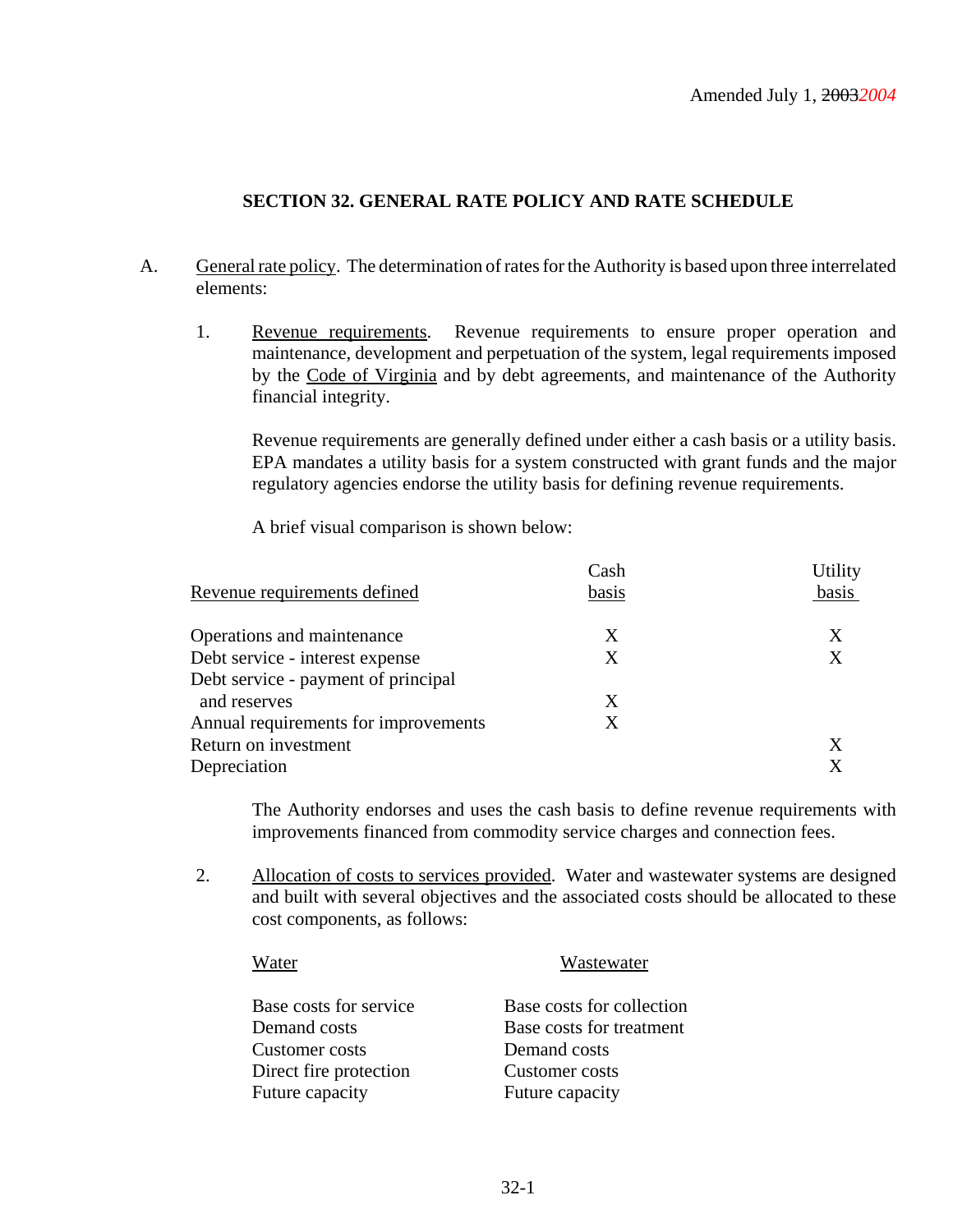Water and wastewater systems must have the capacity, and therefore generate costs, to provide basic services for average consumption. They must also be designed to meet customer demands for peak usage - seasonal, maximum day and maximum hour. There are certain costs that are also associated with customers, such as meter reading and billing, that are not associated with usage. Water systems also provide capacity (and incur costs) for fire protection.

If a system can be developed to isolate these costs and assess them based upon the parties benefitted, then the "cost of service" assignment of costs philosophy is best met. This procedure is identified as the Base-Extra Capacity Method. The Authority has adopted a goal of fully implementing the base-extra capacity method to associate charges with service.

This rate policy is a major step in pursuit of that goal and generally has included the following basic tenets:

- (a) Base costs will be assigned to the overall customer base and a separate charge will be assessed for customer costs. The base costs will be billed, whenever possible, on the basis of demand or usage, using water consumption as measured by a meter.
- (b) Costs of excess capacity shall be assessed against the entire customer base until a satisfactory method can be developed to assess these costs to specific beneficiaries.
- (c) The costs of future capacity for both water and wastewater, as well as the specific costs for fire protection have been financed in the past by contributions from the County. A specific identification of the costs and benefits associated with future capacity and fire service should better define and clarify the County's role in utility financing.
- 3. Distribution of costs to customer classes. In the past the Authority has allocated costs to various customer classes based upon an estimate of equivalent residential units with average service requirements. The rate revisions proposed attempt to eliminate estimates of usage and substitute actual usage for customer classes based upon metered consumption. These rates clearly attempt to establish service charges most directly in relationship to the cost of service. Customer classes are defined by meter size. This meter size determines the capacity for service and therefore reflects the customer's proportional estimated use. Actual use will be the basis for billing unless actual use cannot be measured. In that case, estimated use based upon equivalent residential units will be assessed.

Costs relating to unique uses of the system, such as separate fire connections and grinder pumps, are proposed to be assessed separately to those customer classes who benefit.

The following are the rates and fees: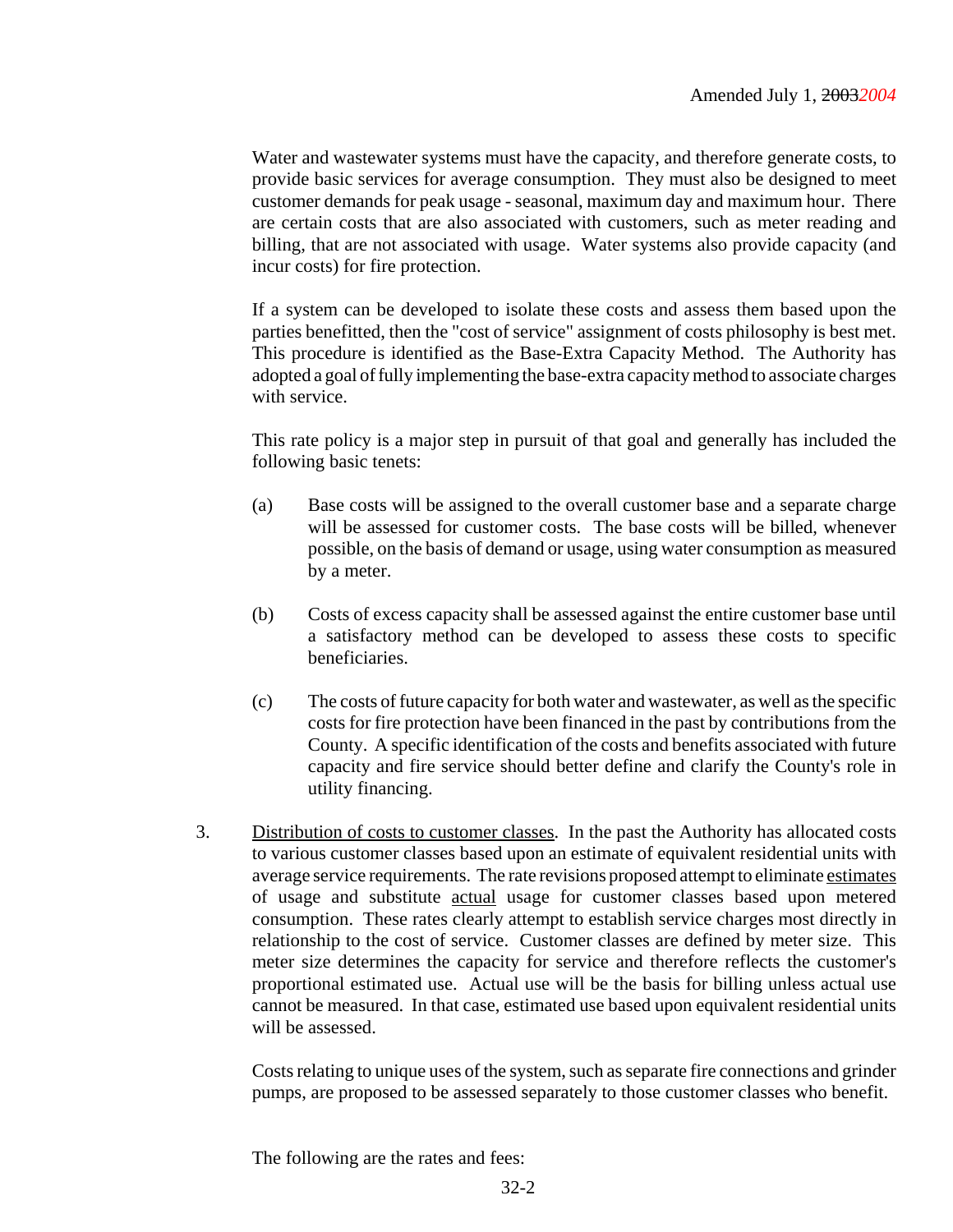#### B. Wastewater charges.

- 1. System facilities charge. A system facility charge for wastewater collection service to be furnished through each new separate service connection which is to be made to a public sewer, regardless of who may have paid for the installation of the public sewer to which the connection is to be made, shall be paid by each applicant for service prior to the installation of service, as follows:
	- (a) Metered water service

Commercial, industrial, institutional, multifamily residential, and single-family residential:

| Meter size         |               | Meter size                    |               |
|--------------------|---------------|-------------------------------|---------------|
| (inches)           | <u>Charge</u> | (inches)                      | <u>Charge</u> |
| 5/8 Residential    |               | \$ 300 per Bathroom Fixture 3 | \$24,000      |
| 5/8 Nonresidential | 2,500         | 4                             | 37,500        |
| 3/4                | 3,500         | 6                             | 75,000        |
|                    | 4,000         |                               |               |
| $1 - 1/2$          | 7,500         |                               |               |
| $\overline{2}$     | 12,000        |                               |               |

#### (b) Non-metered water service.

Where water is provided by an unmetered source, the following estimated charges shall be assessed:

| Activity, Use              | Unit       |       | Charge                     |
|----------------------------|------------|-------|----------------------------|
| Single-family residences   | Each       |       | \$300 per Bathroom fixture |
| Single-family              |            |       |                            |
| manufactured homes         | Each       | 1,000 |                            |
| Manufactured               |            |       |                            |
| homes in parks             | Each lot   | 1,000 |                            |
| Two family, apartments and |            |       |                            |
| townhouses                 | Each       |       | 300 per Bathroom fixture   |
| Schools (with showers)     | Student    | 80    |                            |
| Schools (without showers)  | Student    | 50    |                            |
| Motels and hotels          | Room       | 650   |                            |
| Minimum                    |            | 2,500 |                            |
| Manufacturing              | Msf        | 300   |                            |
| Minimum                    |            | 1,200 |                            |
| Warehouses                 | Msf        | 100   |                            |
| Minimum                    |            | 1,200 |                            |
| Service stations           | Each       | 1,200 |                            |
| Camping facilities         | Each space | 500   |                            |
| Minimum                    |            | 1,200 |                            |
|                            |            |       |                            |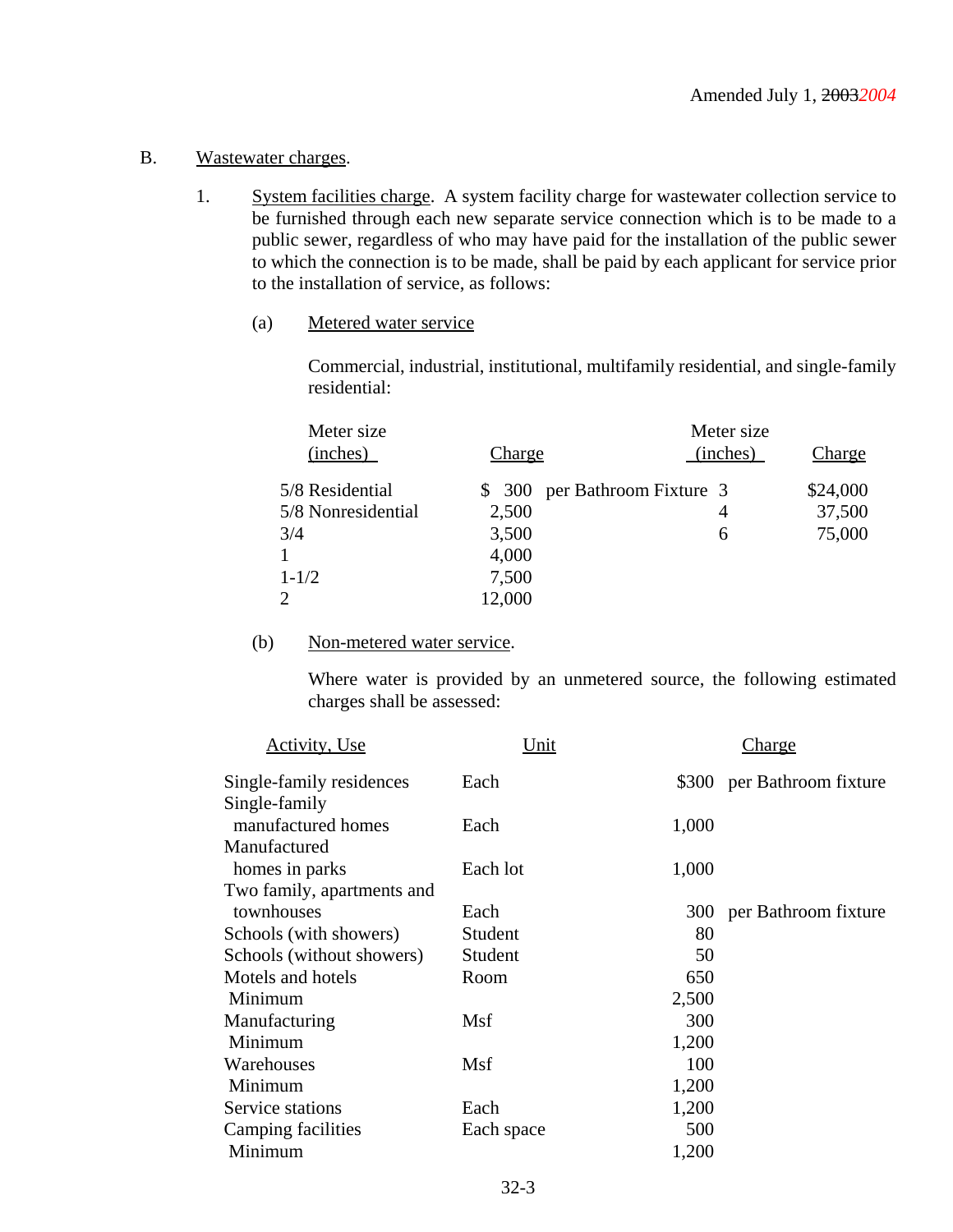| Restaurants | Seat             | 20    |
|-------------|------------------|-------|
| Minimum     |                  | 1,200 |
| Commercial  | Msf              | N/A   |
| Minimum     |                  | 1,500 |
| First       | $30,000$ sq. ft. | 500   |
| <b>Next</b> | $10,000$ sq. ft. | 450   |
| <b>Next</b> | $10,000$ sq. ft. | 400   |
| Over        | 50,000 sq. ft.   | 350   |

The purpose of this charge is to defray in part the cost of providing force mains, pump stations, transmission mains, booster pumps, and other system facilities. The charge shall be paid prior to the issuance of a plumbing permit from Code Compliance.

2. Local facilities charge. A local facilities charge of \$1,050 for each separate connection to public sewer shall be paid by each applicant who desires to secure wastewater service therefrom, which charge shall be paid prior to the approval of the application for service; provided, however, in any instance where satisfactory evidence shows that an applicant has paid the cost of installation of the local facility to which the connection is to be made, either by installing the local facility at his expense and then conveying the same to the Authority (or its predecessors) or by reimbursing the Authority (or its predecessors) for the cost of such local facilities, the local facilities charge shall be waived. Additionally, when the Authority did not install or have a rebate agreement, the local facilities charge shall also be waived.

In situations where a new wastewater system has been installed by the Authority and whereas any applicant adjacent to this new system that has an existing septic system desires to secure wastewater service therefrom, the local facilities charge shall be waived for a period of 12 months from the completion date of the new wastewater system installation.

**The purpose of this charge is to defray in part the cost of installing collection mains which are necessary to provide wastewater collection service to abutting properties and which have been provided at the expense of the Authority or persons, firms or corporations other than the applicant.** The charge shall be paid prior to the issuance of a plumbing permit from Code Compliance.

- 3. Grinder Pump Installation and Maintenance Charge.
	- (a) Any applicant for a sewer connection requiring a residential grinder pump may purchase the grinder pump (that meets Authority Standards and Specifications) plus ancillary parts from the Authority at cost if the grinder pump is necessary to replace an existing septic system. In addition, if the connection to the public sewer system is replacing a septic system, the applicant is eligible for the deferred payment plan discussed in Paragraph G, Section 2.
	- (b) The Authority may, at the applicant request, install the residential grinder pump for the cost of materials as stated above plus labor and equipment costs. These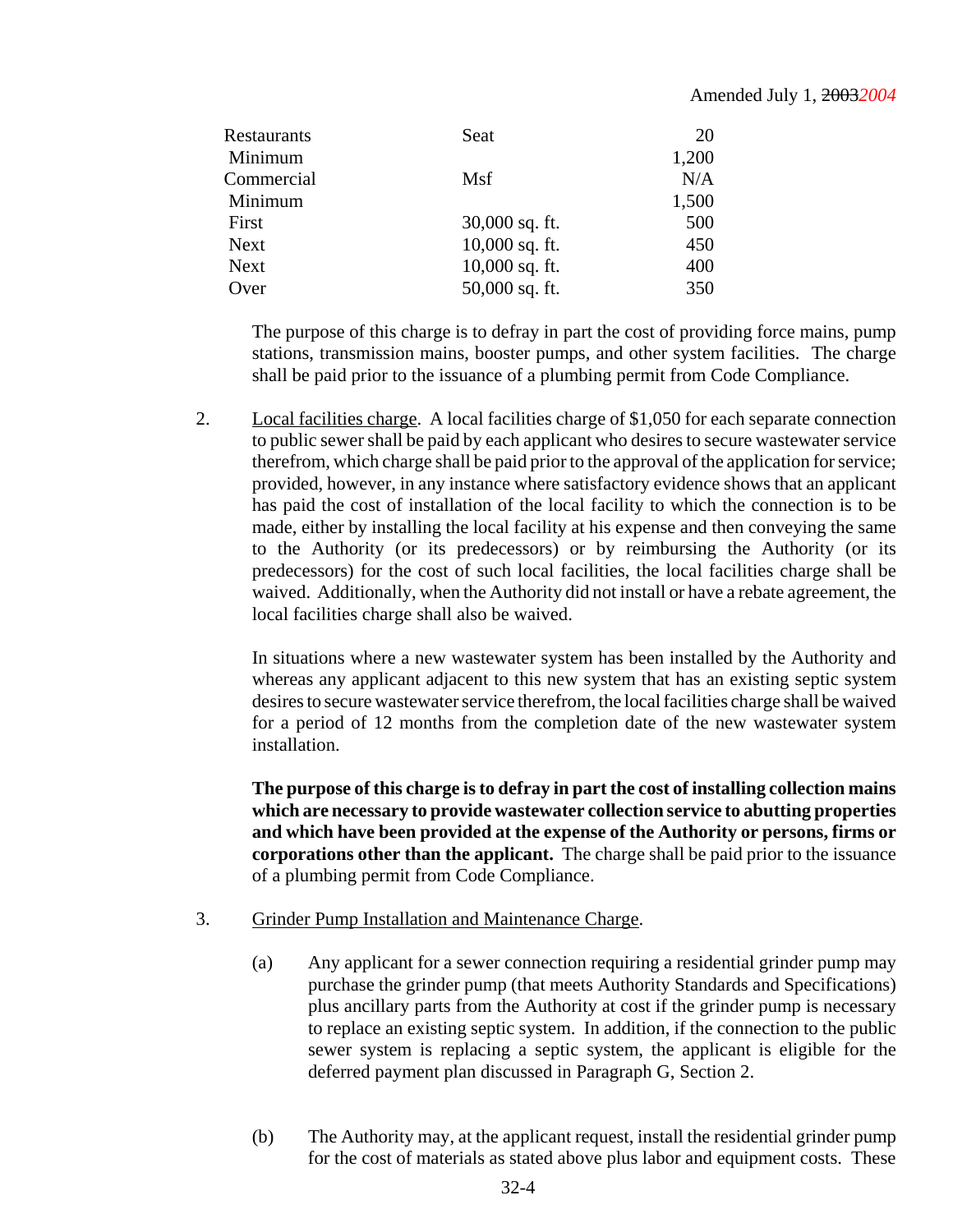costs are in addition to the normal Sewer System Facilities Charge if required. Grinder pumps will normally be installed within the existing right-of-way where the force main is located. If the topography dictates that the grinder pump be located within the applicants property then the Authority will prepare the necessary plat and easement for the applicant to execute to permit installation of the grinder pump on the applicants property.

- (c) A annual grinder pump maintenance charge of \$145.80 shall be paid for each separate connection to a grinder pump when the operation and maintenance of said residential grinder pump is the responsibility of the Authority. The payment for this charge will be prorated in equal amounts in the customers utility service charge billing. The Authority shall not maintain nonresidential grinder pumps or other commercial pump stations unless such utility maintenance is deemed by the Authority to be in the interest of the public health or is necessary to protect the integrity of the system, or such facility is located within a designated Reservoir Protection Zone.
- 4. Service connection charge. A service connection charge shall be paid by each applicant for each new service connection prior to the approval of the application therefor, as follows:

| Service installed by: | Charge                                     |
|-----------------------|--------------------------------------------|
| Developer, applicant  | \$10 per connection inspection fee         |
| Authority             | Actual cost times 1.25, including overhead |

# **The purpose of this charge is to defray the cost of installation or inspection of a service connection from the public sewer main in the street to the curb or property line.**

The service connection charge shall be waived provided the applicant has paid a local facilities charge and the sewer service line is not greater than 6 inches in diameter for a gravity main or 2 inches in diameter for a force main. In the event that the service connection charge is not waived, the local facilities charge will be applied against the service connection charge.

- 5. Retail service rates. The wastewater service charge shall be based on usage from a metered water source where available. For wastewater service on an unmetered water source a meter size equivalent shall be used, based upon an estimated charge.
	- (a) Metered water source.

Charge for all collection and treatment of wastewater

Volume Collection

Per 1,000 gallons of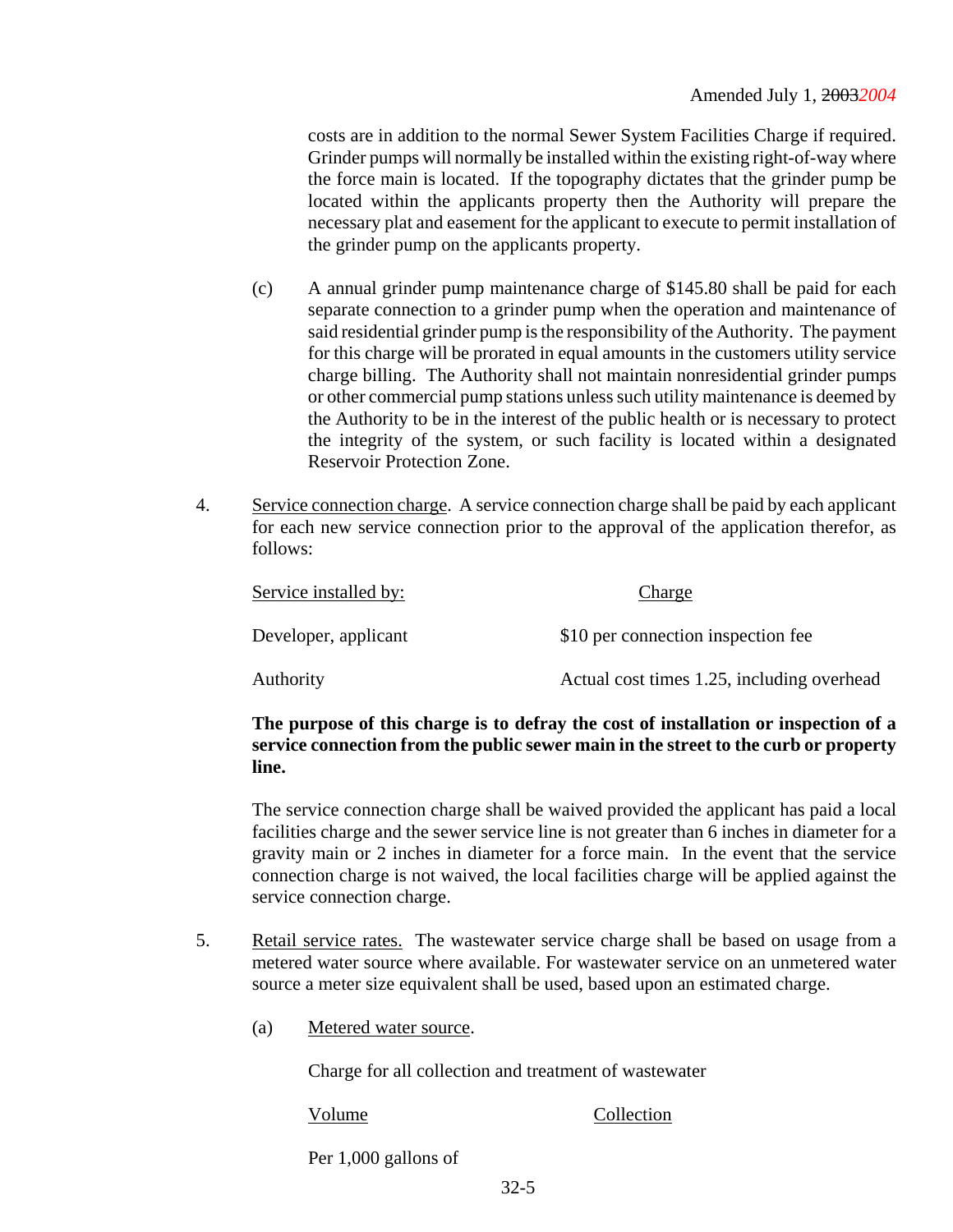#### Amended July 1, 2003*2004*

| water consumed        | \$2.502.70   |
|-----------------------|--------------|
| Per 100 cubic feet of |              |
| water consumed        | \$1.872.02\$ |

Metered water usage shall be reduced by a metered reading from a landscaping meter or similar device if the landscaping meter or device is registered with the Authority.

A copy of the deduction meter reading must be received by the Authority 20 days prior to the end of each billing period. Regardless of the length of time, submeter reading adjustments will only be allowed up to the consumption in the current billing period.

#### (b) Unmetered water source.

Where no meter exists or where meter readings are not made available by the water supplier to the Authority, then the following estimated charges shall be assessed:

| Unit          | Collection |
|---------------|------------|
| Each          | \$42.00    |
| Each          | 42.00      |
| Each lot      | 37.25      |
| Each          | 37.25      |
| Student       | 4.25       |
| Student       | 2.65       |
| Room          | 18.55      |
|               | 186.70     |
| Msf           | 11.10      |
|               | 55.85      |
| Msf           | 7.45       |
|               | 46.50      |
| Each          | 49.95      |
| Each space    | 16.25      |
|               | 64.25      |
| Seat          | 4.95       |
|               | 55.85      |
| Msf           | 18.55      |
| 1,000 Sq. Ft. | 55.85      |
| Each          | 40.65      |
| Sfe           | 40.65      |
| Sfe           | 40.65      |
|               |            |

Others to be established when needed.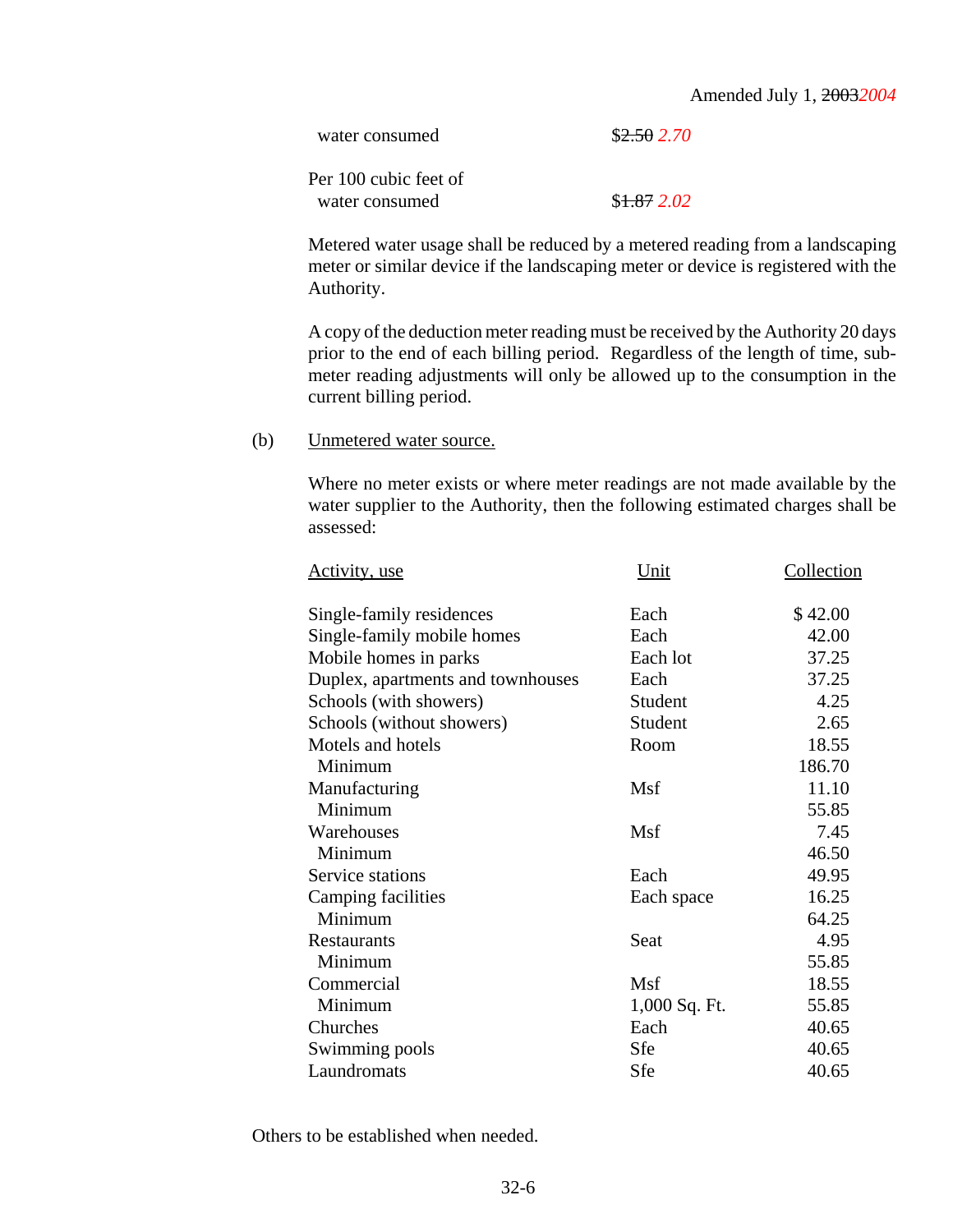The purpose of the retail service charge is to defray all other costs of providing wastewater collection for domestic, commercial and industrial uses including replacement, renewals, extensions; and repayment of money borrowed to acquire or construct the wastewater collection and transmission system.

- C. Water charges.
	- 1. System facilities charge. A system facilities charge for water service to be furnished through each new separate service connection which is to be made to a public water main, regardless of who may have paid for the installation of the public water main to which the connection is to be made, shall be paid by each applicant for service prior to the installation of the water service connection, as follows:

Commercial, industrial, institutional, multifamily residential and single-family residential:

| Meter size<br>(inches) | Charge    | Meter size<br>(inches) | Charge   |
|------------------------|-----------|------------------------|----------|
| 5/8 Residential        | S.<br>300 | per Bathroom fixture 3 | \$24,000 |
| 5/8 Nonresidential     | 2,500     | 4                      | 37,500   |
| 3/4                    | 3,500     | 6                      | 75,000   |
|                        | 4,000     |                        |          |
| $1 - 1/2$              | 7,500     |                        |          |
| 2                      | 12,000    |                        |          |

**The purpose of this charge is to defray in part the cost of providing major supply, transmission main, booster pumping and distribution storage facilities.** The charge shall be paid prior to the issuance of a plumbing permit from Code Compliance.

2. Local facilities charge. A local facilities charge of \$1,300.00 for each separate connection to an existing water main shall be paid by each applicant who desires to secure water service therefrom, which charge shall be paid prior to the approval of the application for service; provided, however, in any instance where satisfactory evidence shows that an applicant for a connection has paid the cost of installation of the local facility to which the connection is to be made, either by installing the local facility at his expense and then conveying the same to the Authority (or its predecessors) or by reimbursing the Authority (or its predecessors) for the cost of such local facility, the local facilities charge shall be waived. Additionally, where the Authority did not install or have a rebate agreement, the local facilities charge shall also be waived.

The purpose of this charge is to defray in part the cost of installing mains, valves and fire hydrants which are necessary to provide water service to abutting properties and which have been provided at the expense of the Authority or persons, firms or corporations other than the applicant. The charge shall be paid prior to the issuance of a plumbing permit from Code Compliance.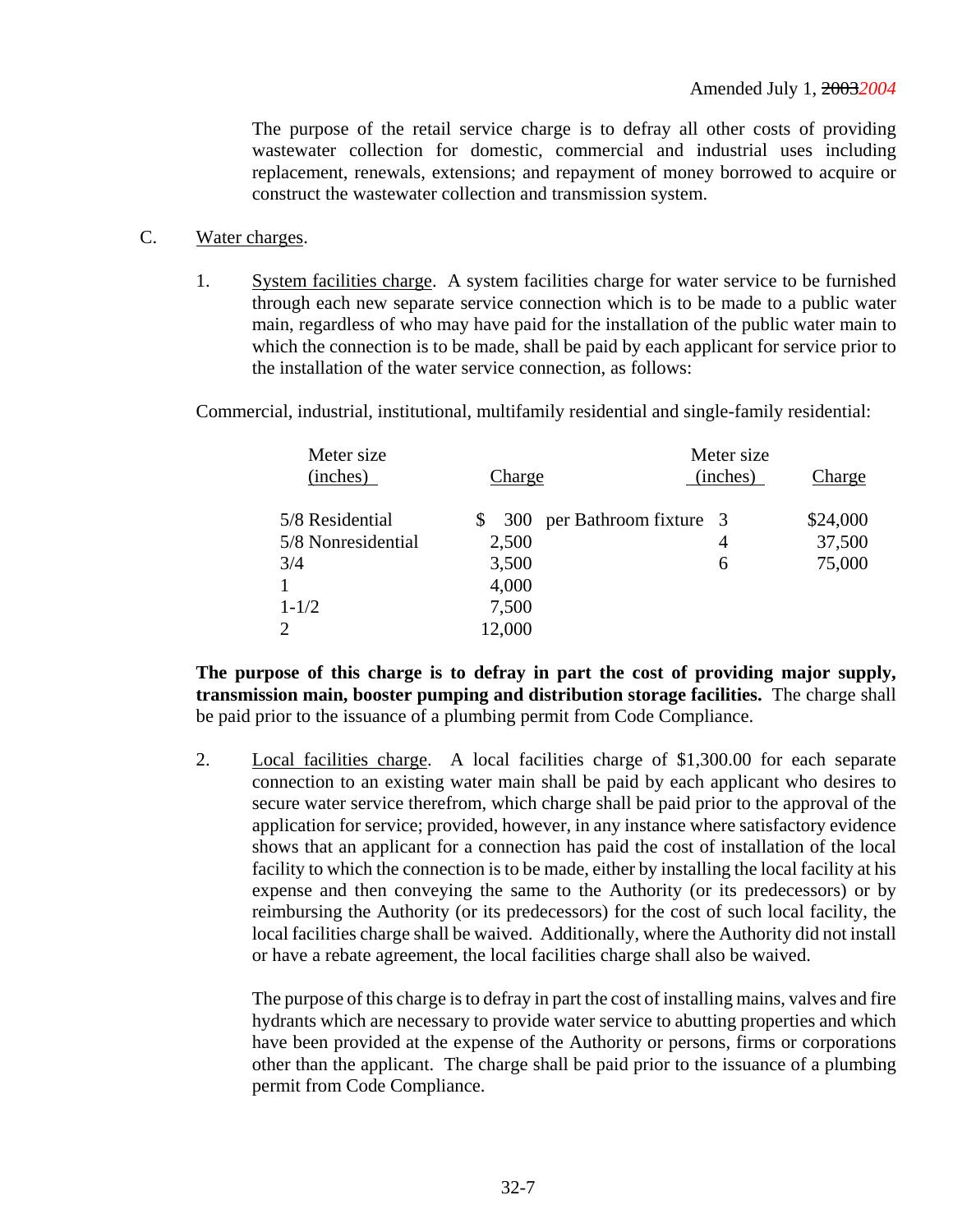3. Service connection charge. A service connection charge shall be paid by each applicant for each new service connection and meter installation prior to the approval of the application, as follows:

| Installation of connection by | Charge                                     |
|-------------------------------|--------------------------------------------|
| Developer, applicant          | \$10 per meter inspection fee              |
| Authority                     | Actual cost times 1.25, including overhead |

# **The purpose of this charge is to defray the cost of installation or inspection of a service connection from the water main in the street to the curb or property line and the installation of a meter either at the curb or property line or within the premises.**

The service connection charge shall be waived provided the applicant has paid a local facilities charge and the water service line is not greater than 2 inches in diameter. In the event that the service connection charge is not waived, the local facilities charge will be applied against the service connection charge.

4. Retail service charge. Water service shall be based upon a commodity charge for all consumption, as follows:

| Residential:       | Volume                                                        | Charge                                                                  |
|--------------------|---------------------------------------------------------------|-------------------------------------------------------------------------|
| <b>First Block</b> | Less than 15,000 gallons per Quarter                          | $$2.302.40$ per 1,000 gallons<br>$($1.721.80$ per 100 cubic feet)       |
| Second Block       | The next $10,000$ gallons up to<br>30,000 gallons per Quarter | $$2.60$ 2.71 per 1,000 gallons<br>$($1.945 2.03$ per 100 cubic<br>feet) |
| <b>Third Block</b> | More than 30,000 gallons per<br>Quarter                       | \$7.45 7.60 per 1,000 gallons<br>$(\$5.57 5.69$ per 100 cubic<br>feet)  |
| Nonresidential:    | Volume                                                        | <b>Charge</b>                                                           |
|                    | Per 1,000 gallons<br>Per 100 cubic feet                       | \$2.602.70<br>\$1.942.02                                                |
|                    |                                                               |                                                                         |

**The purpose of the retail service charge is to defray all costs of providing water service for domestic, commercial and industrial uses and for firefighting purposes, including**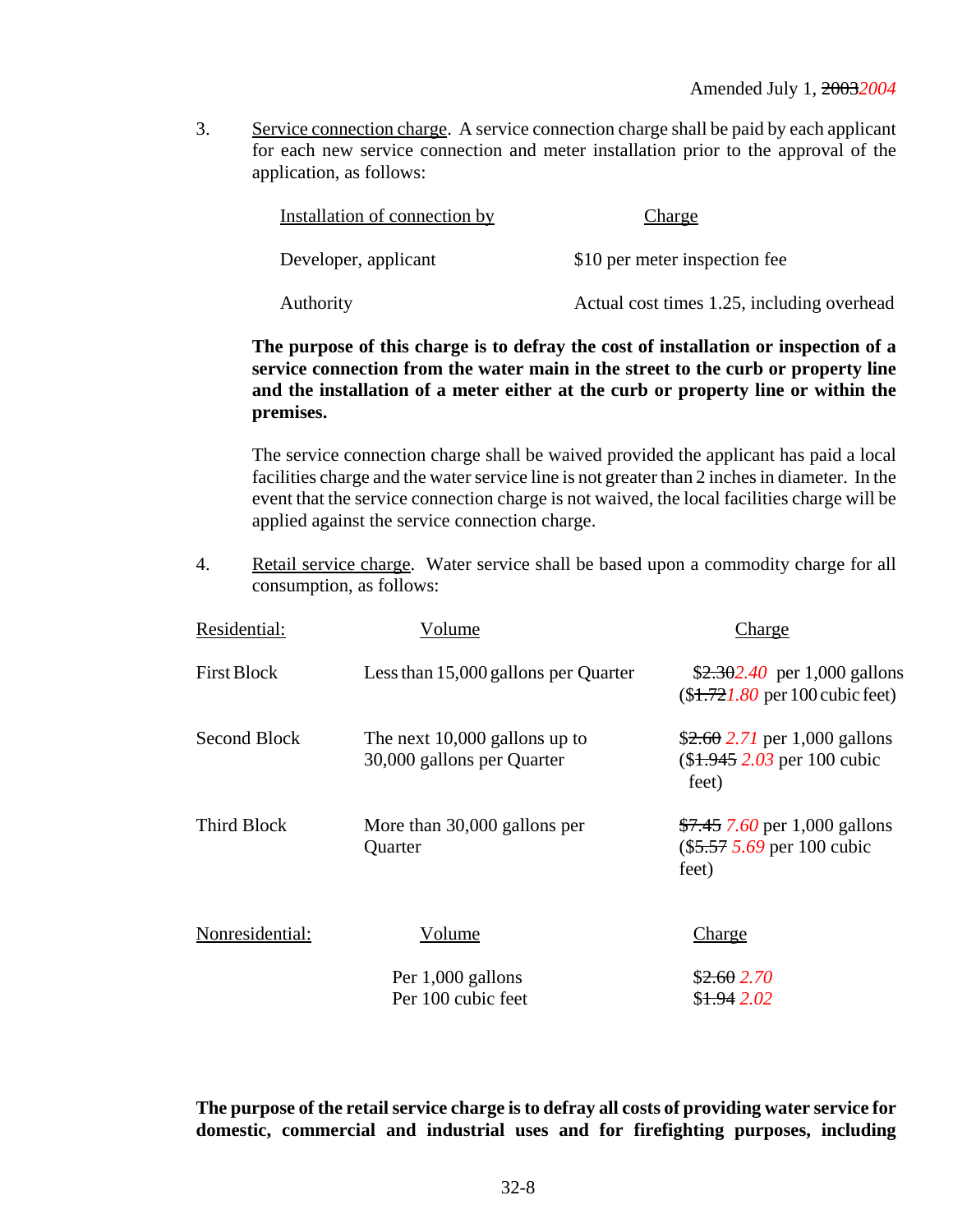**repayment of moneys borrowed to acquire or construct the water system; operation and maintenance; and renewals, replacements and extensions.**

- D. Exceptions to local, system facilities charges. The provisions of Section 29 above shall be observed when there is a conflict between Section 29 and the provisions of Sections 32 (B) and 32 (C) above.
- E. Billing and account charges. The following charges shall be assessed for any customer billed by the Authority.
	- 1. Account charge. An account charge of \$10.00 (\$20.00 if the meter is read) shall be paid by each applicant for continuing service, whether for a new account or for a transfer of account, for water and/or wastewater service.

# **The purpose of this charge is to defray the cost incurred in clerical and bookkeeping activities, the turning on of services and/or meter reading required for each new account or transfer of account.**

2. Transaction charge for late payment. A transaction charge for late payment of 10% of the current bill balance due, shall be added to a bill in the event that the bill is not paid within thirty (30) days following the date thereof.

# **The purpose of this charge is to defray the cost associated with the rebilling of accounts not paid on a prompt basis.**

- 3. Interest charge for late payments with a lien. An interest charge for late payment of 8 percent simple interest on the principal (delinquent amount) due, shall be added to any account when a lien has been placed upon real estate. Such lien on any real estate may be discharged by the payment to the Authority of the total lien amount, penalty, and the interest which has accrued to the date of the payment.
- 4. Restoration of service charge. Where service has been terminated on account of the nonpayment of any bill, a restoration of service charge of \$30.00 (\$100.00 for a single service wastewater customer not on metered water service) shall be paid before service is restored, except as defined in Section 17 (A)(2).

# **The purpose of this charge is to defray the expenses of terminating and restoring service, including clerical and bookkeeping activities.**

5. Meter test deposit. A test of a water meter shall be done at the request of a water customer upon payment of a meter test deposit as defined in Section 11. If the meter is found to be 3 percent or more fast then the deposit shall be refunded. If inoperable or 25 percent or more slow, the deposit shall be credited against a revised billing. The deposit shall be determined by meter size, as follows:

#### Meter size Deposit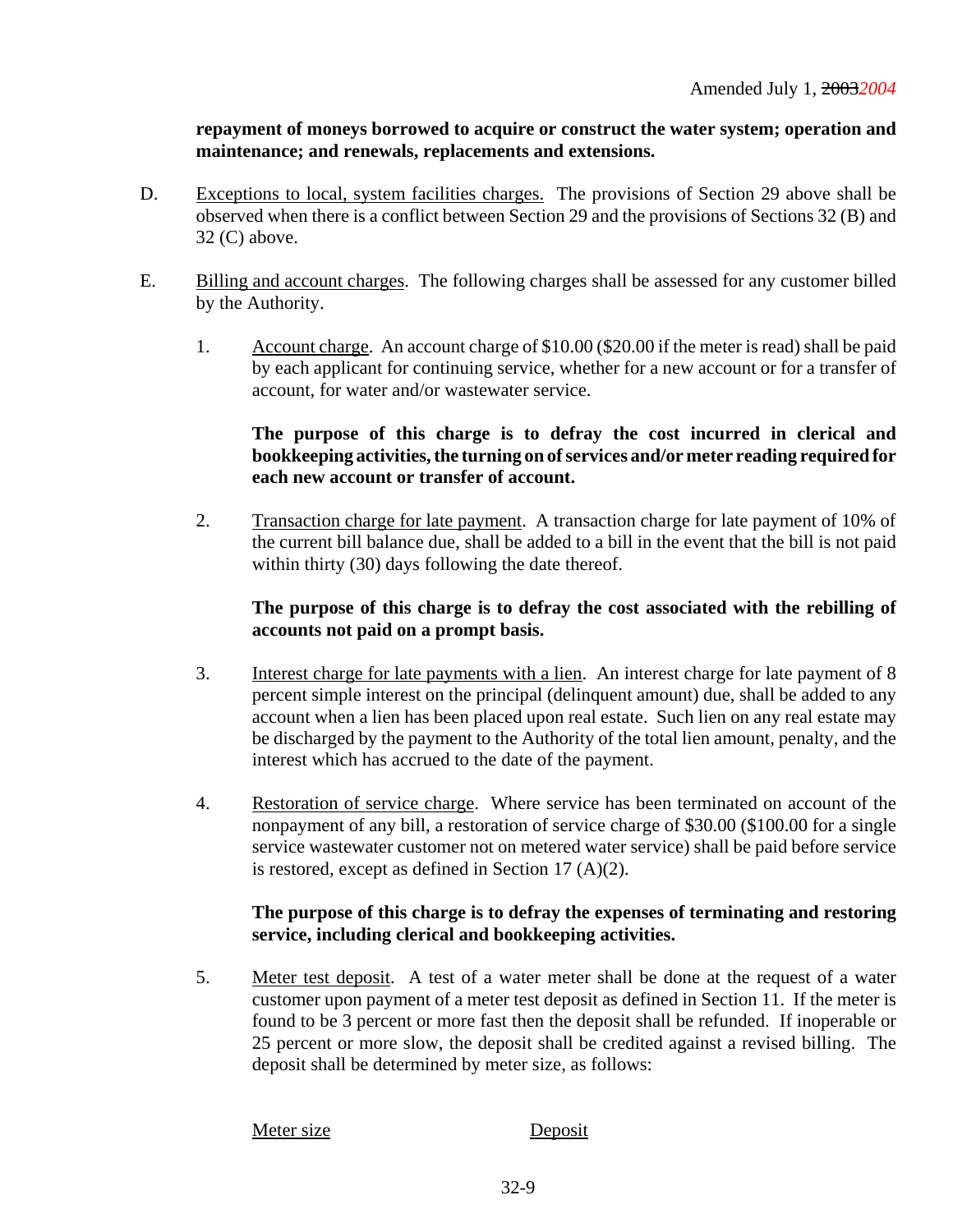| $5/8" - 2"$ | \$30 |
|-------------|------|
| 3" and over | \$80 |

6. Fire hydrant charge. For customer-requested hydrants installed under the provisions of Section 21, there shall be an installation cost of actual cost plus an allowance of 25 percent for overhead. The applicant shall deposit with the Authority an estimated fee prepared by the Authority, subsequently adjusted at the completion of the installation with costs exceeding the estimate billed or, in case the estimate exceeds the cost, refunded to the applicant.

# **The purpose of this charge is to assess to the user the cost of installing fire hydrants for the benefit of the applicant.**

- 7. Temporary water service charge. Under the provisions of Section 22, an applicant for temporary service shall pay, upon application, for the estimated costs of installing, replacing and removing the facilities which are required to furnish such services plus an allowance of 25 percent for overhead. The applicant shall receive a refund if the estimate exceeds the actual. The applicant shall also pay service charges and all charges caused by a late payment or nonpayment. The applicant may also be required to post a deposit as described in Section 6.
- 8. Fire connection detector check meter charge. Fire connection detector check meters shall be read and billed at least annually or on a more frequent basis, as determined by the Authority. Rates governing normal water usage shall be assessed.

# **Fire connection detector check meters monitor non-fire flow usage from a fire connection and there should be little or no water activity.**

- F. **Multiple charges bills. All charges and fees above are in addition to charges and fees assessed and owed to Newport News Waterworks, the Hampton Roads Sanitation District, or any other private or municipal utility.**
- G. **No free service. There shall be no utility service provided to any customer without the assessment of service charges.**
- H. Plan Review Fee. The following charges shall be assessed for the appropriate plan. The purpose of this charge is to defray cost incurred for time used to provide engineer technical review.

Document Collection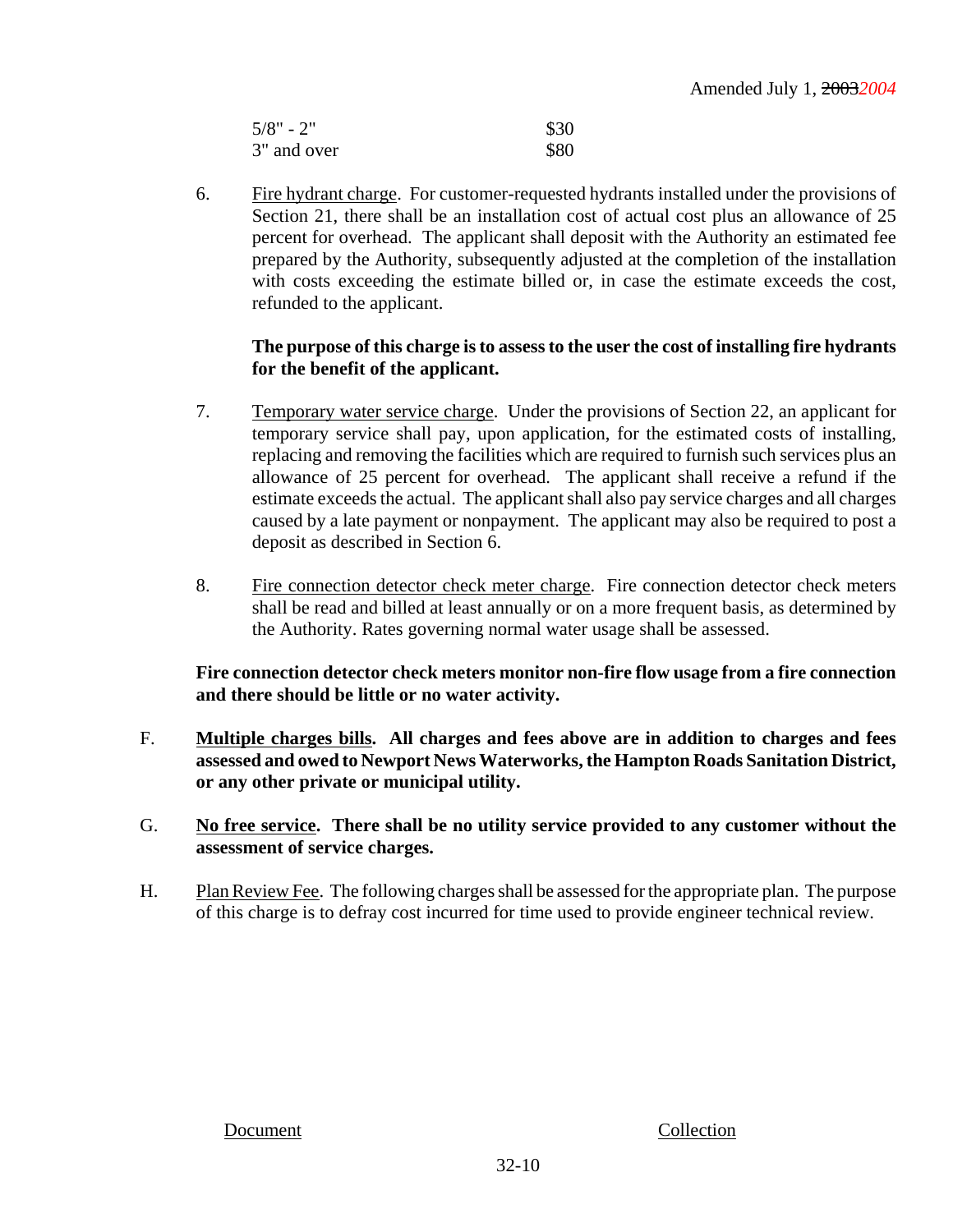# REZONINGS

| 5 acres or less               | \$100 |
|-------------------------------|-------|
| Greater than 5, but less than | \$150 |
| 10 acres                      |       |
| Greater than 10 acres         | \$200 |

# SPECIAL USE PERMITS (SUP)

| General                   | \$200 |
|---------------------------|-------|
| <b>Family Subdivision</b> | \$50  |
| Other                     | \$50  |

# SITE PLANS

| <b>Administrative Review</b>                |                                                                                   |
|---------------------------------------------|-----------------------------------------------------------------------------------|
| <b>Residential Structures (Multifamily)</b> | \$200 plus \$5 per unit                                                           |
| <b>Nonresidential Structures</b>            | \$200 plus \$0.004 per sq. ft. of                                                 |
|                                             | building area                                                                     |
| <b>Mixed Use Structures</b>                 | \$200 plus \$5 per residential unit plus                                          |
|                                             | \$0.004 per sq. ft. of nonresidential                                             |
|                                             | building area                                                                     |
| <b>Planning Commission Review</b>           |                                                                                   |
| Residential Structures (Multifamily)        | \$200 plus \$5 per unit                                                           |
| <b>Nonresidential Structures</b>            | \$200 plus $$0.004$ per sq. ft. of                                                |
|                                             | building area                                                                     |
| <b>Mixed Use Structures</b>                 |                                                                                   |
|                                             | \$200 plus \$5 per residential unit plus<br>\$0.004 per sq. ft. of nonresidential |
|                                             | building area                                                                     |
|                                             |                                                                                   |
| <b>Amendment to an Approved Plan</b>        |                                                                                   |
| Residential Structures (Multifamily)        | \$50 plus \$2 per residential unit                                                |
| <b>Nonresidential Structures</b>            | \$50 plus \$0.001 per sq. ft. of building                                         |
|                                             | area                                                                              |
| <b>Mixed Use Structures</b>                 | \$50 plus \$2 per residential unit plus                                           |
|                                             | \$0.001 per sq. ft. of nonresidential                                             |
|                                             | building area                                                                     |
| <b>Facility Plan Reviews</b>                |                                                                                   |
| <b>Wastewater Pumping Station</b>           | \$1,500                                                                           |
| <b>Well Facility</b>                        | \$1,500                                                                           |

# MASTER PLAN REVIEW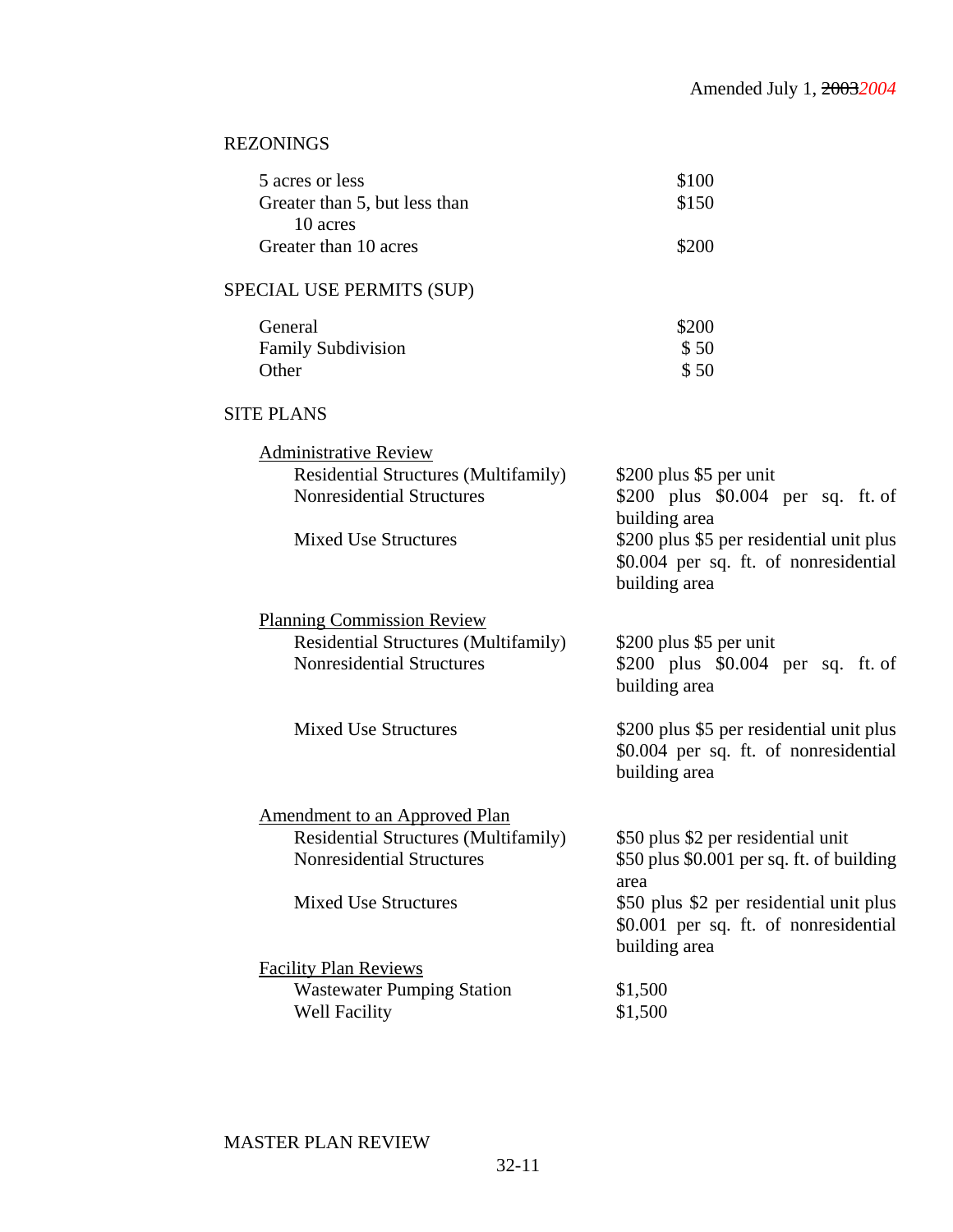| <b>Initial Review</b><br>Revision of plan                     | \$600<br>\$600                                              |
|---------------------------------------------------------------|-------------------------------------------------------------|
| <b>SUBDIVISION PLAN REVIEW</b>                                |                                                             |
| No Public Improvements Required<br><b>Public Improvements</b> | \$25                                                        |
| Required                                                      | \$150 per plan plus \$25 per lot for each lot over<br>2.    |
| <b>Facility Review</b>                                        | \$1,500 per wastewater pumping station or well<br>facility. |

I. Inspection Fee. There shall be an inspection fee of \$25.00 for the third and subsequent inspections for water and sewer service connections. These will include, but are not limited to, water meter box installations, water and sewer service line connections, and grinder pump installations. This charge will be paid prior to the third and/or subsequent inspections.

#### **The purpose of this fee is to defray the expenses of making multiple on-site inspections to correct previously identified deficiencies.**

J. Sub-Meter Account Charge. An account charge of \$18.00 shall be paid annually by each customer who has established a Sub-Meter Account. The payment for this charge will be prorated in equal amounts in the customer utility service charge billing.

# **The purpose of this charge is to defray the cost incurred in clerical and bookkeeping activities. The sending out and receiving of sub-meter forms for each reading and making adjustments to the respective accounts.**

K. Inspection Fee for Water and Sewer Lines. There shall be a fee for the inspection of public water and sewer installations. Such fee shall be \$1.43 per foot for every foot of water main and sewer main constructed and shall be submitted at the time of filing an application for a land disturbance permit.

# **The purpose of this change is to defray the cost incurred to make the actual inspection of the water and sewer lines.**

sect32.ratepolicysch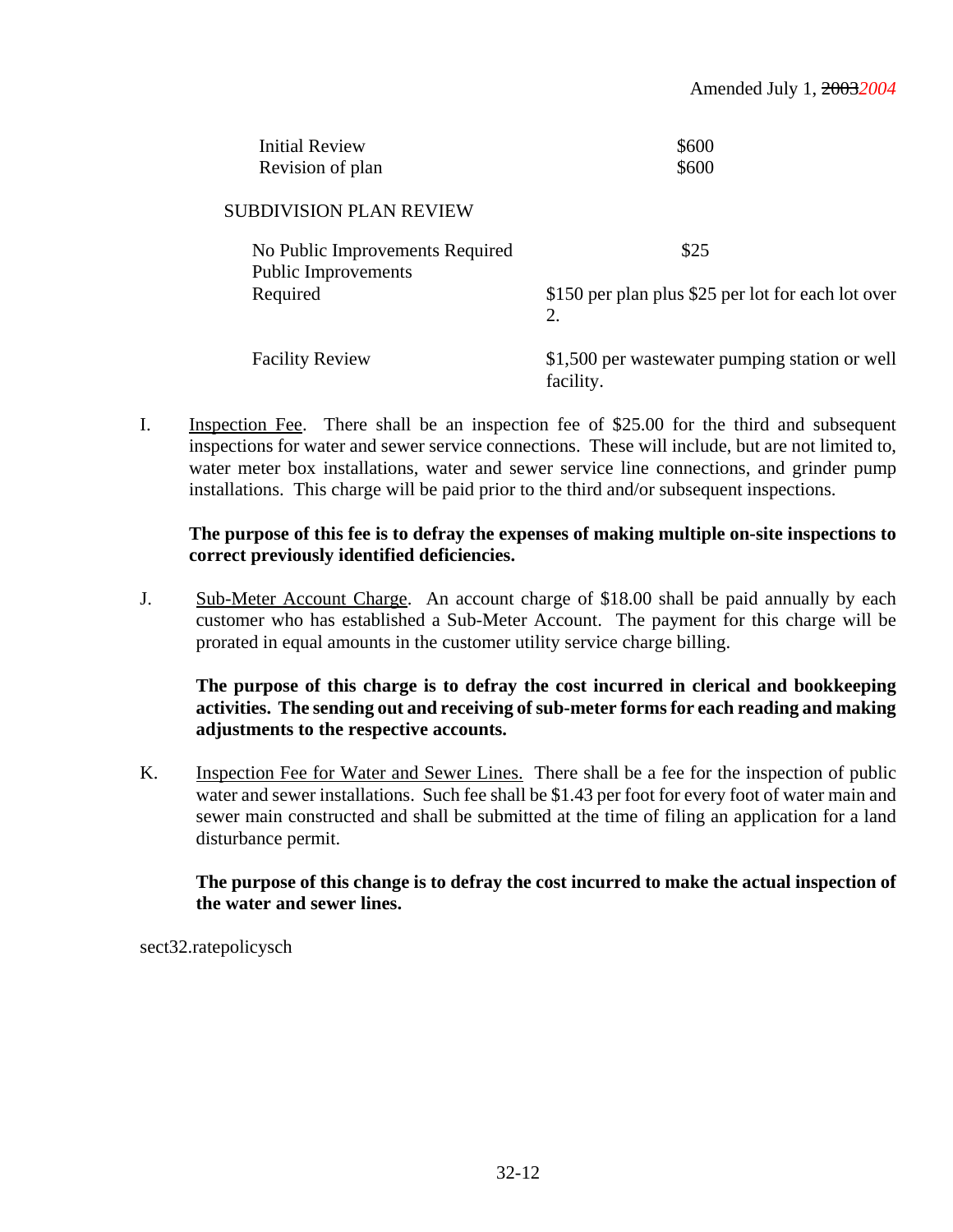#### **M E M O R A N D U M**

DATE: May 11, 2004

TO: The Board of Directors

FROM: Robert H. Smith, Assistant Manager, James City Service Authority

SUBJECT: Resolution of Appropriation - James City Service Authority - FY 05

l

Attached for consideration and adoption is the resolution for the FY 05 appropriations for the James City Service Authority:

> Water Fund Sewer Fund Administration Fund Capital Improvement Program Debt Service Fund

Staff recommends adoption of the attached resolution.

Robert H. Smith

\_\_\_\_\_\_\_\_\_\_\_\_\_\_\_\_\_\_\_\_\_\_\_\_\_\_\_\_\_\_\_\_\_\_

\_\_\_\_\_\_\_\_\_\_\_\_\_\_\_\_\_\_\_\_\_\_\_\_\_\_\_\_\_\_\_\_\_\_

CONCUR:

Larry M. Foster

RHS/gs fy05app.mem

Attachment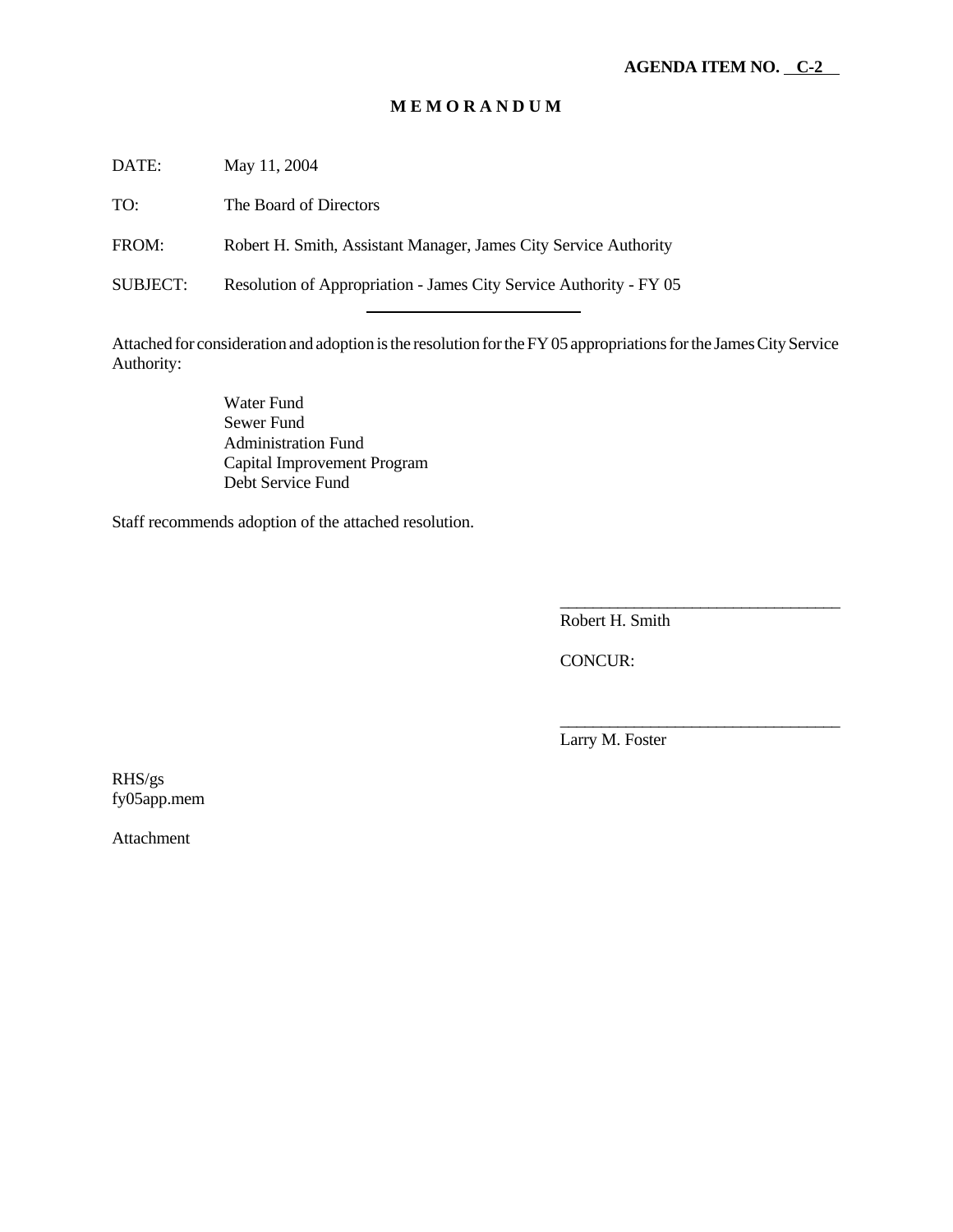#### RESOLUTION OF APPROPRIATION -

#### JAMES CITY SERVICE AUTHORITY - FY 05

- WHEREAS, the Secretary has prepared a proposed budget for the fiscal year beginning July 1, 2004, and ending June 30, 2005; and
- WHEREAS, the Board of Directors has considered said budget and does now propose to adopt the budget.
- NOW, THEREFORE, BE IT RESOLVED by the Board of Directors of the James City Service Authority, James City County, Virginia, that the following amounts are hereby adopted and appropriated for operations and activities in the amounts as shown below:
	- 1. The following amounts are hereby appropriated in the Water Fund:

Water Fund - Revenues:

|    | <b>Service Charges</b>                                           | \$6,270,553        |
|----|------------------------------------------------------------------|--------------------|
|    | Water Fund - Expenditures:                                       |                    |
|    | <b>Administration Fund Allocation</b>                            | \$1,871,908        |
|    | <b>Operations and Maintenance</b>                                | 2,510,338          |
|    | Capital Equipment Outlay                                         | 198,700            |
|    | <b>Operating Reserve</b>                                         | 118,998            |
|    | Capital Improvements Program (3R)                                | 185,165            |
|    | Debt Services Fund                                               | 1,385,444          |
|    |                                                                  | <u>\$6,270,553</u> |
| 2. | The following amounts are hereby appropriated in the Sewer Fund: |                    |
|    | Sewer Fund - Revenues:                                           |                    |
|    | <b>Service Charges</b>                                           | <u>\$4,773,480</u> |
|    | Sewer Fund - Expenditures:                                       |                    |
|    | <b>Administration Fund Allocation</b>                            | \$2,585,016        |
|    | <b>Operations and Maintenance</b>                                | 1,620,489          |
|    | Capital Equipment Outlay                                         | 93,000             |
|    | <b>Operating Reserve</b>                                         | 132,884            |
|    | Capital Improvements Program (3R)                                | 342,091            |
|    |                                                                  | \$4,773,480        |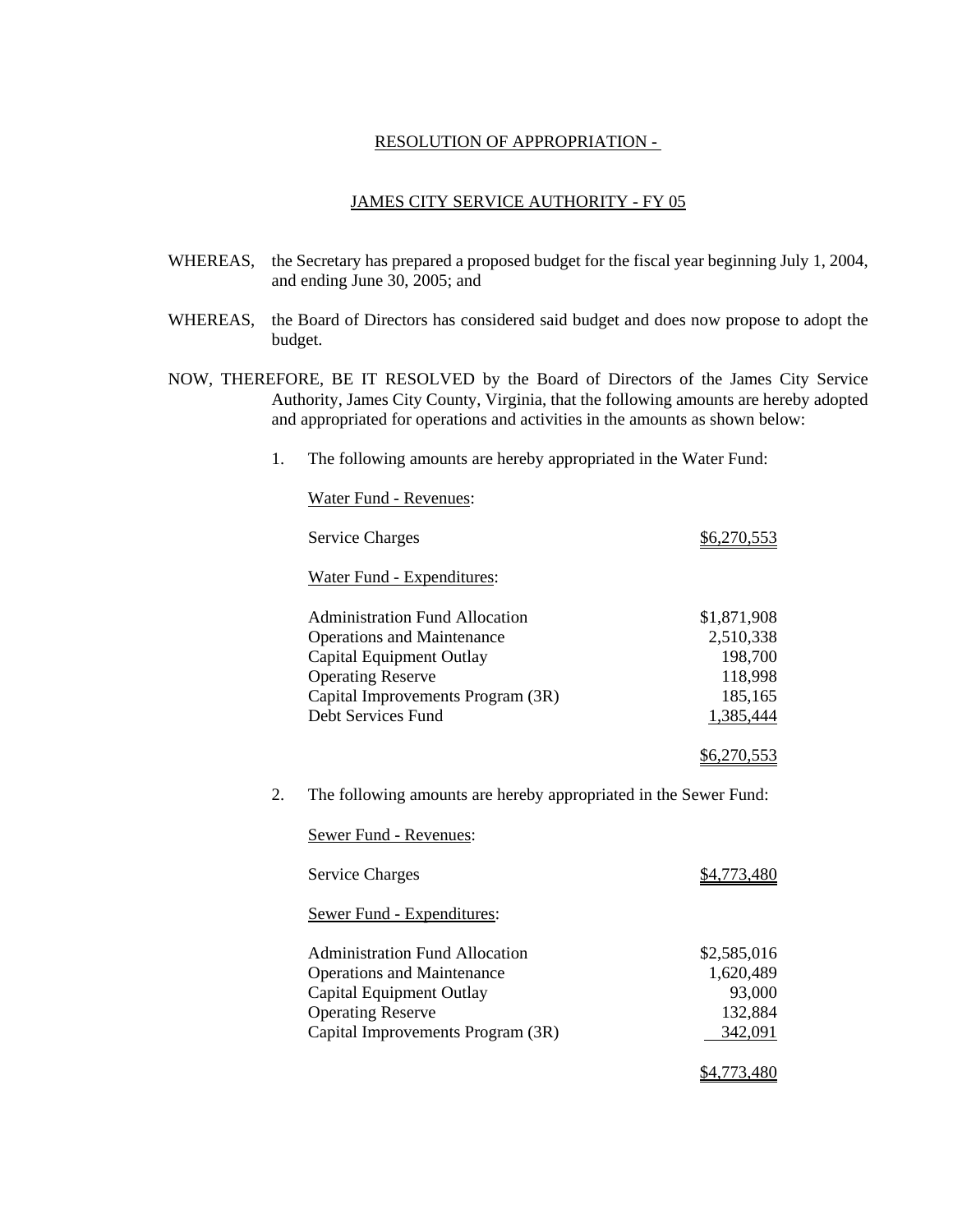3. That the following amounts are hereby appropriated for the funds as indicated below:

# ADMINISTRATIVE FUND

# Revenues:

| \$1,871,908        |
|--------------------|
| 2,585,016          |
| <u>\$4,456,924</u> |
|                    |
|                    |
|                    |
| \$3,192,239        |
| 1,158,085          |
| 106,600            |
|                    |
| <u>\$4,456,924</u> |
|                    |
|                    |
|                    |
|                    |
| \$527,256          |
| 2,867,760          |
|                    |
| \$3,395,016        |
|                    |
|                    |
| \$385,165          |
| 1,000,000          |
| 510,000            |
| 1,064,851          |
| 435,000            |
|                    |
| \$3,395,016        |
|                    |
|                    |
|                    |
|                    |
|                    |
|                    |
| <u>\$1,385,444</u> |
|                    |
|                    |
|                    |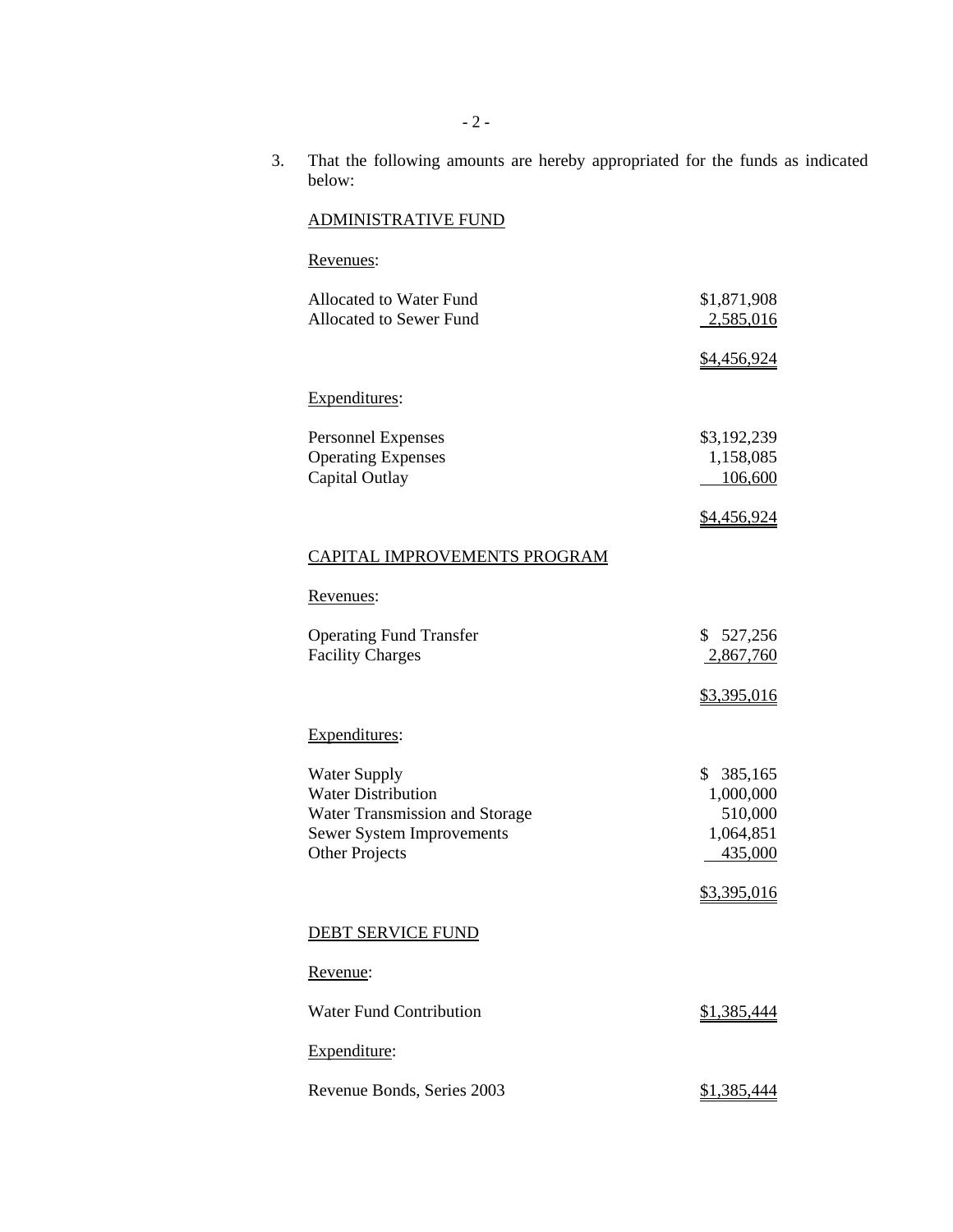Jay T. Harrison, Sr. Chairman, Board of Directors

\_\_\_\_\_\_\_\_\_\_\_\_\_\_\_\_\_\_\_\_\_\_\_\_\_\_\_\_\_\_\_\_\_\_

ATTEST:

Sanford B. Wanner Secretary to the Board

\_\_\_\_\_\_\_\_\_\_\_\_\_\_\_\_\_\_\_\_\_\_\_\_\_\_\_\_\_\_\_\_

Adopted by the Board of Directors of the James City Service Authority, James City County, Virginia, this 11th day of May, 2004.

fy05app.res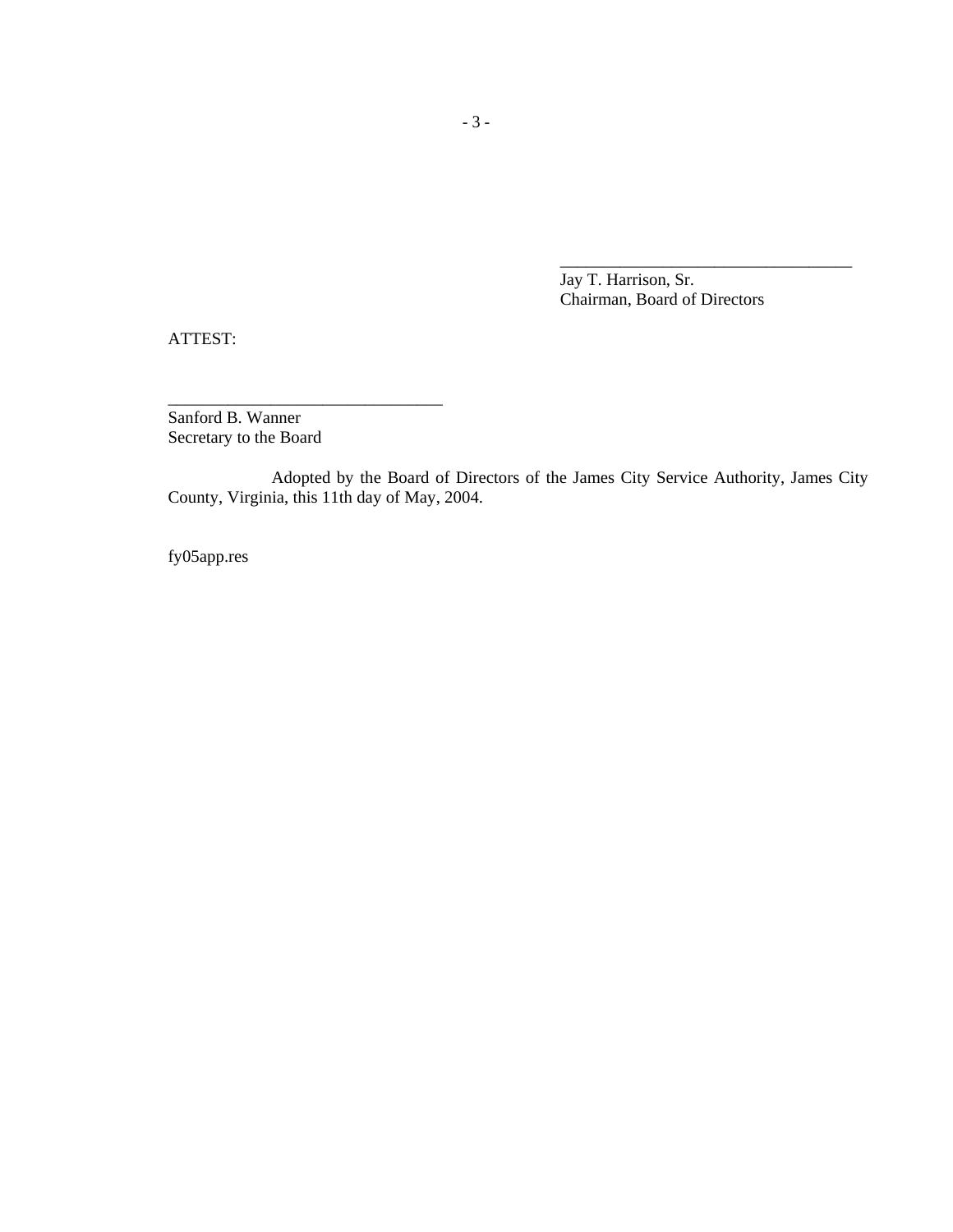#### **M E M O R A N D U M**

| DATE:           | May 11, 2004                                                                                                |
|-----------------|-------------------------------------------------------------------------------------------------------------|
| TO:             | The Board of Directors                                                                                      |
| FROM:           | Larry M. Foster, General Manager, James City Service Authority<br>Frank M. Morton, III, County Attorney     |
| <b>SUBJECT:</b> | Amendment to the Regulations Governing Utility Service - Independent Water Systems<br><b>Connection Fee</b> |
|                 |                                                                                                             |

Over the past several years, it became increasingly evident that the James City Service Authority ("JCSA") was running a substantial deficit on the operation and maintenance of independent water systems. Consequently, the JCSA commissioned Municipal Finance and Services Corporation (MSFG) in the fall of 2003 to study the matter. MSFG confirmed that the costs to operate the six independent water systems owned by the JCSA exceed the revenues generated. This deficit is subsidized by the customers served by the Central Water System. MSFG recommended a fee of \$4,000 per lot or residential unit ("lot") for any lots created in the future in order to address the issue of the deficits for future independent water systems. At a Work Session held on December 16, 2003, the Board agreed in concept to impose such a fee.

Generally, the JCSA takes on the operation and maintenance of independent water systems via Section 19-57 of the County's Subdivision Ordinance, which requires that the developer of any major development (six lots or more) install a water system to serve the development and upon completion of the facility, to turn the water system over to the JCSA. This requirement was incorporated into the Subdivision Ordinance to promote the health, safety, and welfare of the community and the County by: 1) ensuring that an adequate water supply with a qualified dependable operator is available for the homes served by the water system; 2) ensuring an adequate and dependable flow of water to provide fire protection; 3) providing a level of protection to the aquifer supporting the JCSA's and County's efforts to safeguard the groundwater system; and 4) precluding the JCSA and County from having to incur the expense of retrofitting a neighborhood with a public water system should a private water system or private wells fail to serve the homes. In the late 1970s, the County incurred significant expense constructing water lines to serve the Sandhill neighborhood after several of the private wells serving individual homes failed.

While different options have been discussed, staff recommends a \$4,000 per lot Independent Water System Connection Fee. Staff further recommends that the fee be collected prior to the JCSA accepting by dedication the facilities of the independent system. This is the point at which the JCSA actually begins incurring expenses related to operating the system and connections will begin immediately in most instances.

Should the independent water system be connected to the Central Water System, staff recommends funds being held in the dedicated account be used to pay the construction costs to connect to the Central Water System. Any remaining funds would continue in the fund and be used as needed to offset operating costs of the independent systems. Staff's position is consistent with the JCSA imposing a uniform connection fee for all users of an independent water system. The connection fee of \$4,000 per lot was determined based on the additional JCSA costs for collectively operating all independent water systems. All connection fees are to be set aside in an account for the JCSA to provide service to independent water systems. As such, staff believes that the funds in this account will have a collective rather than individual purpose.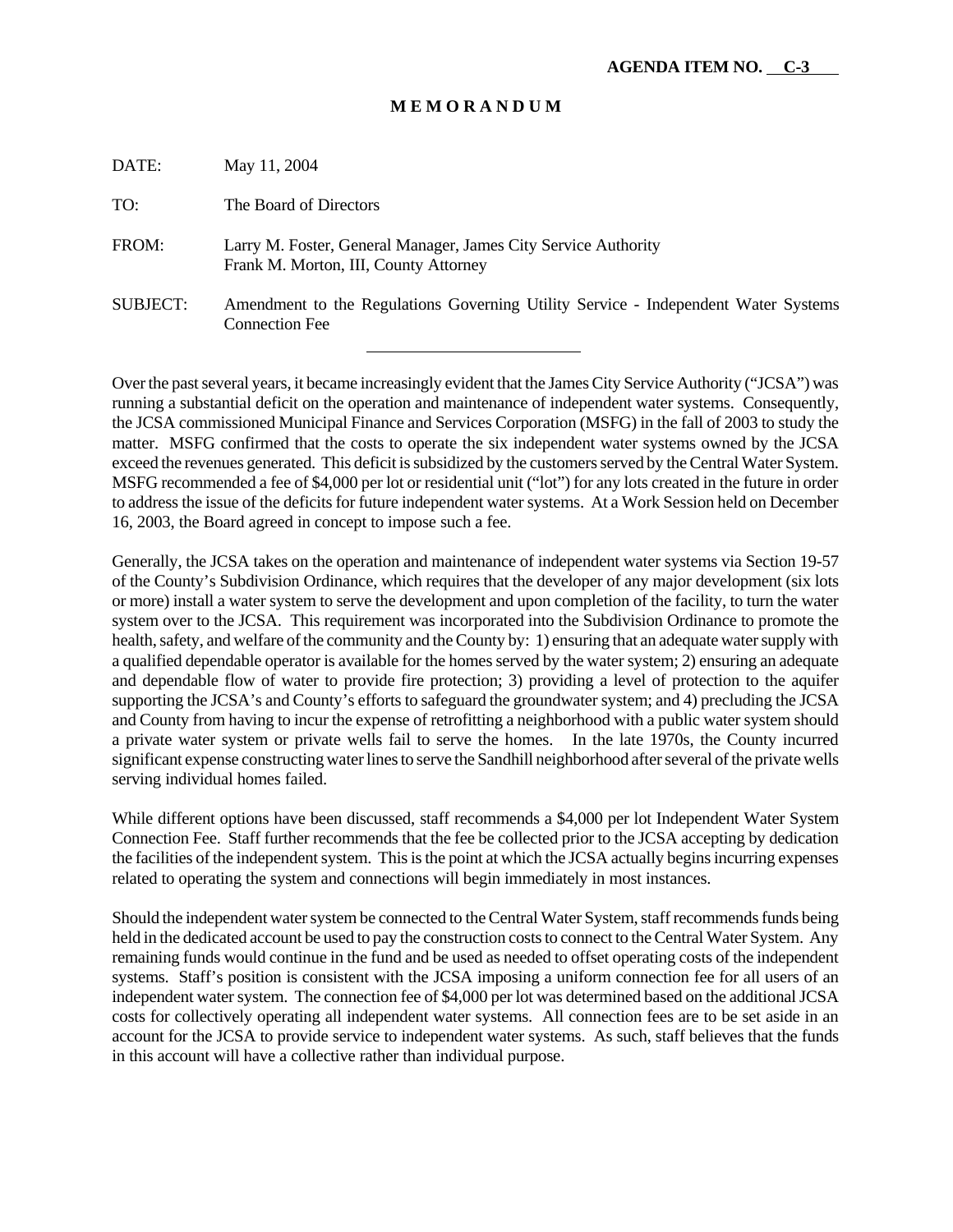Amendment to the Regulations Governing Utility Service - Independent Waters System Connection Fee May 11, 2004 Page 2

Staff recommends approval of the attached resolution which begins the process of advertising a public hearing to amend the JCSA's Regulations Governing Utility Service by establishing a \$4,000 Independent Water System Connection Fee for each lot of a residential development requiring an independent water system and incorporating the provisions discussed above. Staff will also be requesting that a Work Session be set to discuss the proposal set forth above prior to the public hearing.

Larry M. Foster

Frank M. Morton, III

\_\_\_\_\_\_\_\_\_\_\_\_\_\_\_\_\_\_\_\_\_\_\_\_\_\_\_\_\_\_\_\_\_

\_\_\_\_\_\_\_\_\_\_\_\_\_\_\_\_\_\_\_\_\_\_\_\_\_\_\_\_\_\_\_\_\_

LMF/FMM/gs Indepwtrfee.mem

Attachment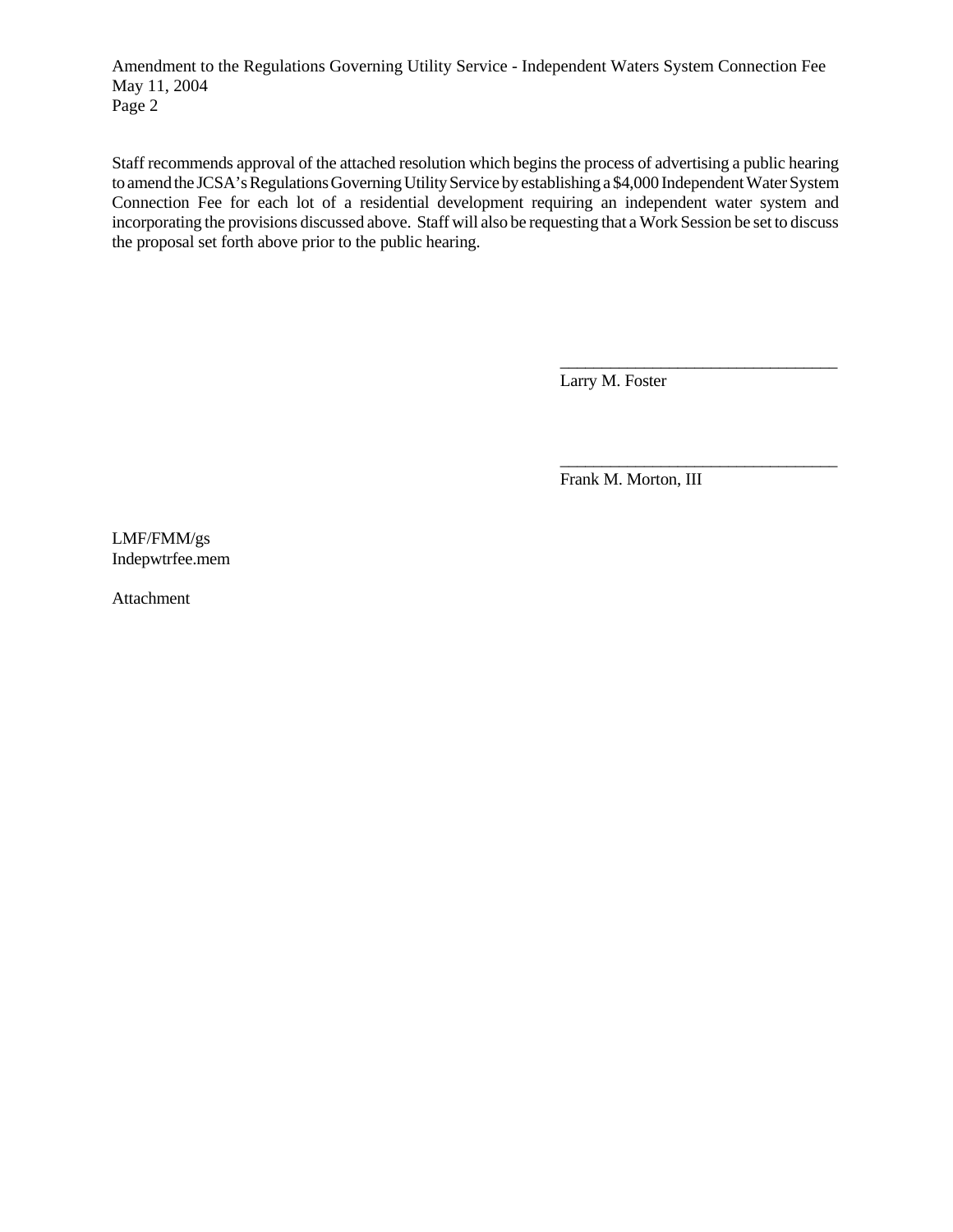# **R E S O L U T I O N**

#### AMENDMENT TO THE REGULATIONS GOVERNING UTILITY SERVICE -

#### INDEPENDENT WATER SYSTEMS CONNECTION FEE

- WHEREAS, on December 16, 2003, staff and consultants presented the Board of Directors with a Cost of Service Study prepared by Municipal Financial Service Corporation (MSFG) demonstrating that the costs to operate exceeded revenues for the six Independent Water Systems owned by the James City Service Authority (JCSA); and
- WHEREAS, MSFG recommended the establishment of a fee on water connections, serving new Independent Water Systems, the proceeds of which as well as any investment income would be used to offset the costs of operating the Independent Water Systems established after August 1, 2004; and
- WHEREAS, MSFG determined that a fee of \$4,000 per connection is necessary to offset the costs over revenues for Independent Water Systems; and
- WHEREAS, the proceeds from the connection fee will be deposited in a dedicated Independent Water System Fee Account and used to offset the operating deficit of the water system; and
- WHEREAS, Section 15.2-5136 (G) of the Code of Virginia requires that a public hearing be conducted on any proposal to implement or increase an existing water fee; and
- WHEREAS, the notice of public hearing will appear May 15 and 24, 2004, in the *Daily Press*; and
- WHEREAS, the JCSA proposes to amend the Regulations Governing Utility Service in order to promote the health, safety, and welfare of the community and the County by: 1) ensuring that an adequate water supply with a qualified dependable operator is available for the homes served by the water system; 2) ensuring an adequate and dependable flow of water to provide fire protection; 3) providing a level of protection to the aquifer supporting the JCSA's and County's efforts to safeguard the groundwater system; and 4) precluding the JCSA and County from having to incur the expense of retrofitting a neighborhood with a public water system should a private water system or private wells fail to serve the homes.
- NOW, THEREFORE, BE IT RESOLVED that the Board of Directors of the James City Service Authority, James City County, Virginia, hereby proposes to amend the James City Service Authority's Regulations Governing Utility Service by adding Section 32-C-5 as follows:

The developer of any Independent Water System for which the development plans are submitted after August 1, 2004, in accordance with the provisions of Section 19-57, Water Facilities of the Subdivision Ordinance, shall be required to pay a per lot or residential unit Independent Water System Connection Fee of \$4,000 to the JCSA for each lot or residential unit created by the subdivision prior to the JCSA accepting the facilities for operation and maintenance.